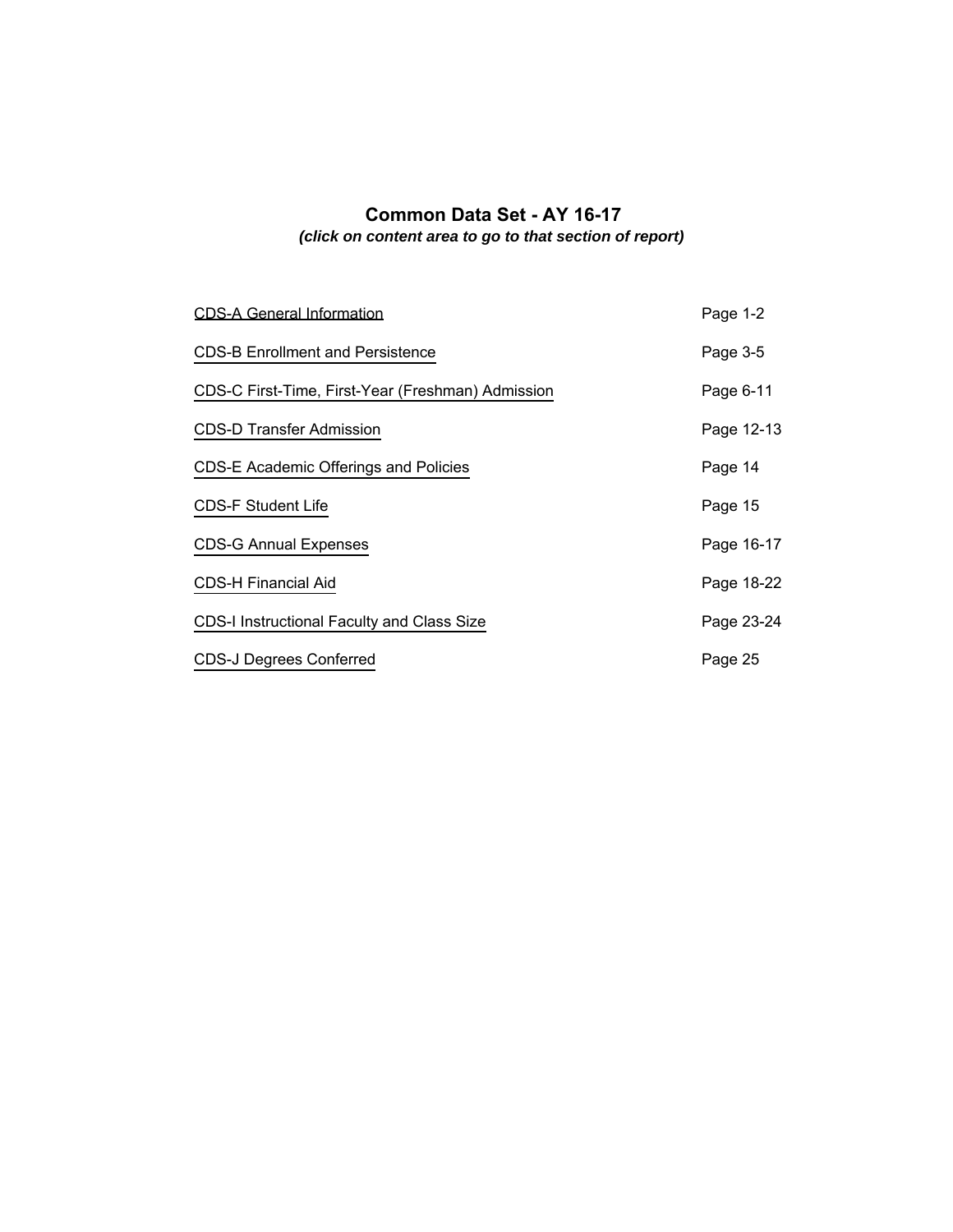# **[A. General Information](#page--1-0)**

<span id="page-1-0"></span>

| Name:                                                              | Deborah L. Guzinski                                                                |     |     |
|--------------------------------------------------------------------|------------------------------------------------------------------------------------|-----|-----|
| Title:                                                             | Research Coordinator                                                               |     |     |
| Office:                                                            | Office of Institutional Research                                                   |     |     |
| Mailing Address:                                                   | 16300 Old Emmitsburg Rd.                                                           |     |     |
| City/State/Zip/Country:                                            | Emmitsburg, MD 21727                                                               |     |     |
| Phone:                                                             | 301-447-5306                                                                       |     |     |
| Fax:                                                               | 301-447-5867                                                                       |     |     |
| E-mail Address:                                                    | quzinski@msmary.edu                                                                |     |     |
|                                                                    | Are your responses to the CDS posted for reference on your institution's Web site? | Yes | No. |
|                                                                    |                                                                                    | X   |     |
| If yes, please provide the URL of the corresponding Web page:      |                                                                                    |     |     |
| http://msmary.edu/administration/institutional-research/facts.html |                                                                                    |     |     |

**A0A** We invite you to indicate if there are items on the CDS for which you cannot use the requested analytic convention, cannot provide data for the cohort requested, whose methodology is unclear, or about which you have questions or comments in general. This information will not be published but will help the publishers further refine CDS items.

#### **A1 Address Information**

| A <sub>1</sub> | Name of College/University:          | Mount St. Mary's University                          |
|----------------|--------------------------------------|------------------------------------------------------|
| A1             | Mailing Address:                     | 16300 Old Emmitsburg Rd.                             |
| A1             | City/State/Zip/Country:              | Emmitsburg, MD 21727                                 |
| A1             | Street Address (if different):       |                                                      |
| A <sub>1</sub> | City/State/Zip/Country:              |                                                      |
| A <sub>1</sub> | Main Phone Number:                   | 301-447-6122                                         |
| A1             | WWW Home Page Address:               | www.msmary.edu                                       |
| A <sub>1</sub> | Admissions Phone Number:             | 301-447-5214                                         |
| A1             | Admissions Toll-Free Phone Number:   | 800-448-4347                                         |
| A1             | Admissions Office Mailing Address:   | 16300 Old Emmitsburg Rd.                             |
| A1             | City/State/Zip/Country:              | Emmitsburg, MD 21727                                 |
| A1             | Admissions Fax Number:               | 301-447-5860                                         |
| A1             | Admissions E-mail Address:           | admissions@msmary.edu                                |
| A1             | If there is a separate URL for your  | http://msmary.edu/admissions/how-to-apply/index.html |
|                | school's online application, please  |                                                      |
|                | specify:                             |                                                      |
| A1             | If you have a mailing address other  |                                                      |
|                | than the above to which applications |                                                      |
|                | should be sent, please provide:      |                                                      |
|                |                                      |                                                      |

#### **A2 Source of institutional control** (Check only one)**:**

| A2 | Public              |  |
|----|---------------------|--|
| Α2 | Private (nonprofit) |  |
| A2 | Proprietary         |  |

## **A3 Classify your undergraduate institution:**

| A <sub>3</sub> | Coeducational college |  |
|----------------|-----------------------|--|
| A <sub>3</sub> | Men's college         |  |
| A <sub>3</sub> | Women's college       |  |

### **A4 Academic year calendar:**

| Semester                       |  |
|--------------------------------|--|
| Quarter                        |  |
| Trimester                      |  |
| 4-1-4                          |  |
| Continuous                     |  |
| Differs by program (describe): |  |
|                                |  |
| Other (describe):              |  |
|                                |  |
|                                |  |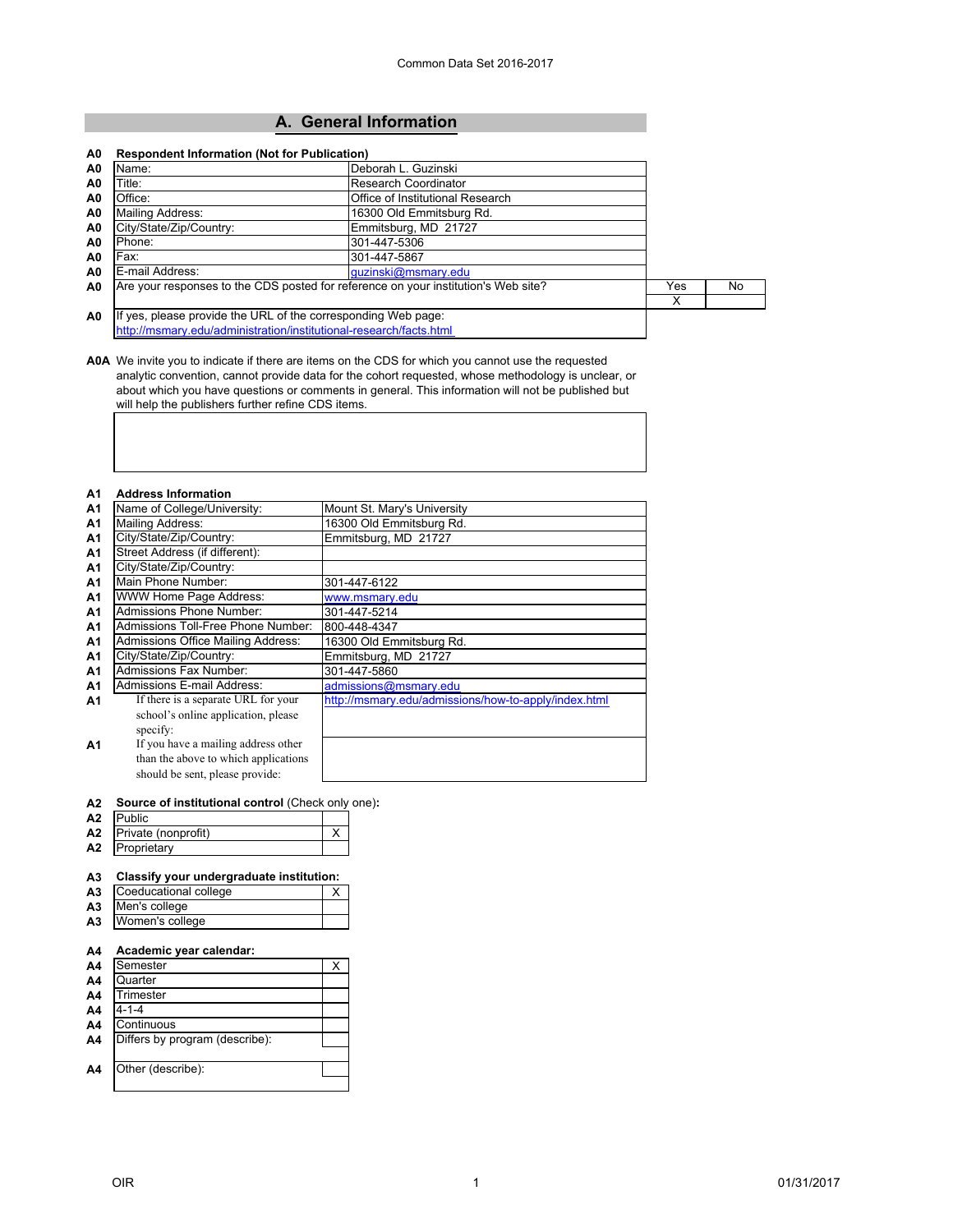## **A5 Degrees offered by your institution:**

| A <sub>5</sub> | Certificate                |   |
|----------------|----------------------------|---|
| A <sub>5</sub> | Diploma                    |   |
| A <sub>5</sub> | Associate                  |   |
| A5             | Transfer Associate         |   |
| A <sub>5</sub> | Terminal Associate         |   |
| A <sub>5</sub> | Bachelor's                 | х |
| A5             | Postbachelor's certificate | X |
| A <sub>5</sub> | Master's                   | X |
| A5             | Post-master's certificate  | X |
| A5             | Doctoral degree            |   |
|                | research/scholarship       |   |
| Α5             | Doctoral degree -          |   |
|                | professional practice      |   |
| Α5             | Doctoral degree -- other   |   |
|                |                            |   |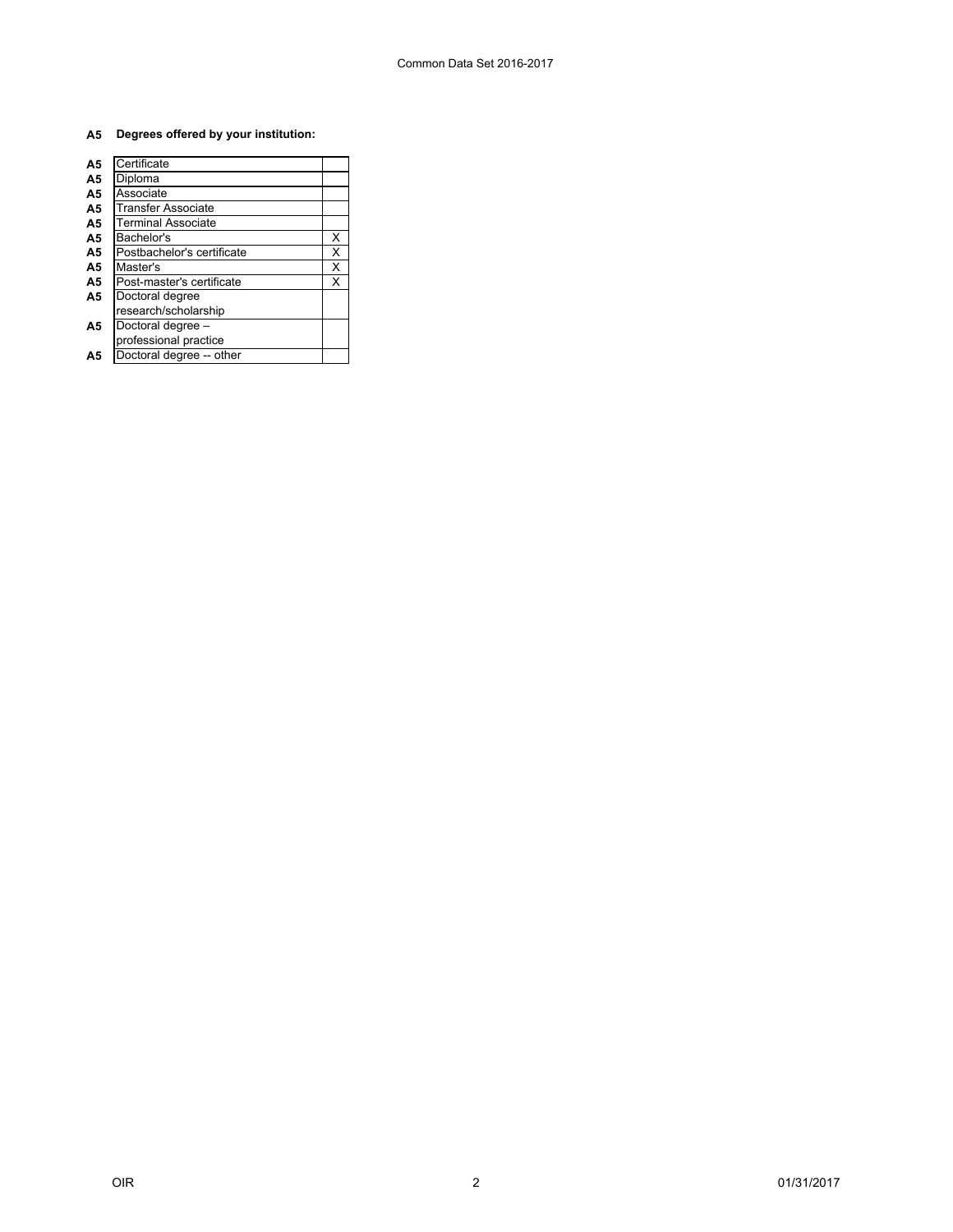# **[B. ENROLLMENT AND PERSISTENCE](#page--1-0)**

<span id="page-3-0"></span>**B1 Institutional Enrollment - Men and Women Provide numbers of students for each of the following categories as of the institution's official fall reporting date or as of October 15, 2016. Note: Report students formerly designated as "first professional" in the graduate cells.**

| <b>B1</b> |                                   | <b>FULL-TIME</b> | <b>PART-TIME</b> |     |                |
|-----------|-----------------------------------|------------------|------------------|-----|----------------|
| <b>B1</b> |                                   | Men              | Women            | Men | Women          |
| <b>B1</b> | <b>Undergraduates</b>             |                  |                  |     |                |
| <b>B1</b> | Degree-seeking, first-time        |                  |                  |     |                |
|           | freshmen                          | 196              | 221              | 0   | 0              |
| <b>B1</b> | Other first-year, degree-seeking  | 7                | 9                | 6   | 12             |
| <b>B1</b> | All other degree-seeking          | 541              | 653              | 38  | 34             |
| <b>B1</b> | Total degree-seeking              | 744              | 883              | 44  | 46             |
| <b>B1</b> | All other undergraduates enrolled |                  |                  |     |                |
|           | in credit courses                 | 2                | 0                | 4   | 6              |
| <b>B1</b> | Total undergraduates              | 746              | 883              | 48  | 52             |
| <b>B1</b> | Graduate                          |                  |                  |     |                |
| <b>B1</b> | Degree-seeking, first-time        | 54               | 20               | 34  | 45             |
| <b>B1</b> | All other degree-seeking          | 94               | 16               | 79  | 110            |
| <b>B1</b> | All other graduates enrolled in   |                  |                  |     |                |
|           | credit courses                    | 0                | 0                | 3   | $\overline{2}$ |
| <b>B1</b> | Total graduate                    | 148              | 36               | 116 | 157            |
| <b>B1</b> | Total all undergraduates          |                  |                  |     | 1,729          |
| <b>B1</b> | Total all graduate                |                  |                  |     | 457            |
| <b>B1</b> | <b>GRAND TOTAL ALL STUDENTS</b>   |                  |                  |     | 2,186          |

**B2 Enrollment by Racial/Ethnic Category. Provide numbers of undergraduate students for each of the following categories as of the institution's official fall reporting date or as of October 15, 2016. Include international students only in the category "Nonresident aliens." Complete the "Total Undergraduates" column only if you cannot provide data for the first two columns. Report as your institution reports to IPEDS: persons who are Hispanic should be reported only on the Hispanic line, not under any race, and persons who are non-Hispanic multi-racial should be reported only under "Two or more races."** 

| <b>B2</b> |                                                 | Degree-Seeking<br>First-Time<br>First Year | Degree-Seeking<br>Undergraduates<br>(include first-time<br>first-year) | Total<br>Undergraduates<br>(both degree- and<br>non-degree-seeking) |
|-----------|-------------------------------------------------|--------------------------------------------|------------------------------------------------------------------------|---------------------------------------------------------------------|
| <b>B2</b> | Nonresident aliens                              | 7                                          | 15                                                                     | 15                                                                  |
| <b>B2</b> | Hispanic/Latino                                 | 44                                         | 170                                                                    | 171                                                                 |
| <b>B2</b> | Black or African American, non-Hispanic         | 60                                         | 226                                                                    | 227                                                                 |
| <b>B2</b> | White, non-Hispanic                             | 264                                        | 1.159                                                                  | 1,167                                                               |
| <b>B2</b> | American Indian or Alaska Native, non-Hispanic  |                                            | 6                                                                      | 6                                                                   |
| <b>B2</b> | Asian, non-Hispanic                             | 15                                         | 49                                                                     | 49                                                                  |
| <b>B2</b> | Native Hawaiian or other Pacific Islander, non- |                                            |                                                                        |                                                                     |
|           | Hispanic                                        |                                            | 3                                                                      | 3                                                                   |
| <b>B2</b> | Two or more races, non-Hispanic                 | 20                                         | 66                                                                     | 66                                                                  |
| <b>B2</b> | Race and/or ethnicity unknown                   | 5                                          | 23                                                                     | 25                                                                  |
| <b>B2</b> | TOTAL                                           | 417                                        | 1.717                                                                  | 1.729                                                               |

## **Persistence**

| B3 Number of degrees awarded from July 1, 2015 to June 30, 2016 |  |  |
|-----------------------------------------------------------------|--|--|
|                                                                 |  |  |

| <b>B3</b> | Certificate/diploma             |     |
|-----------|---------------------------------|-----|
| <b>B3</b> | Associate degrees               |     |
| <b>B3</b> | Bachelor's degrees              | 383 |
|           | Postbachelor's certificates     |     |
|           | Master's degrees                | 168 |
|           | Post-Master's certificates      |     |
|           | Doctoral degrees -              |     |
|           | research/scholarship            |     |
|           | Doctoral degrees - professional |     |
|           | practice                        |     |
|           | Doctoral degrees - other        |     |

## **Graduation Rates**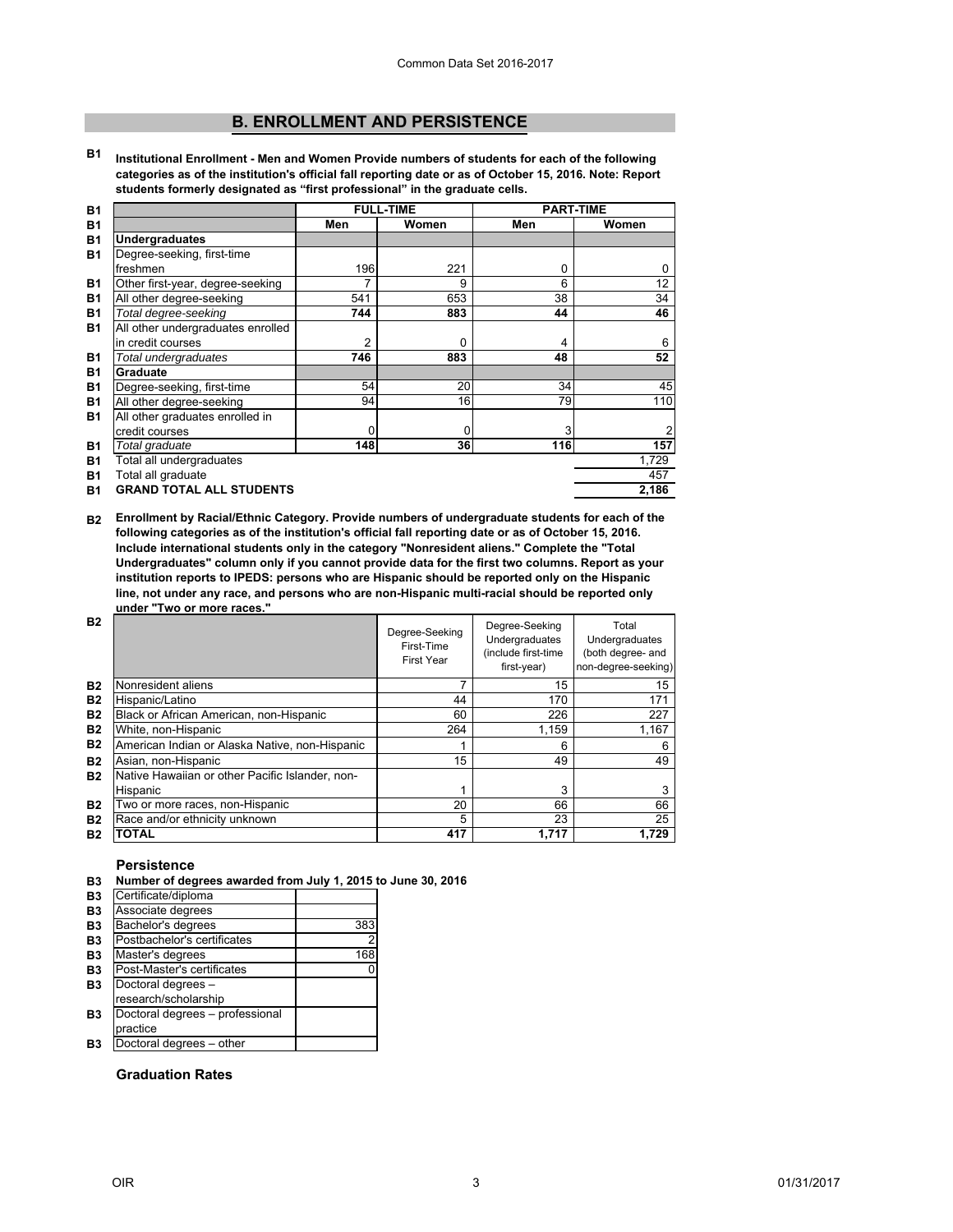The items in this section correspond to data elements collected by the IPEDS Web-based Data Collection System's Graduation Rate Survey (GRS). For complete instructions and definitions of data elements, see the IPEDS GRS instructions and glossary on the 2015 Web-based survey.

## **For Bachelor's or Equivalent Programs**

Please provide data for the Fall 2010 cohort if available. If Fall 2010 cohort data are not available, provide data for the Fall 2009 cohort.

### *Fall 2010 Cohort*

Report for the cohort of full-time first-time bachelor's (or equivalent) degree-seeking undergraduate students who entered in Fall 2010. Include in the cohort those who entered your institution during the summer term preceding Fall 2010.

| <b>B4</b>  | Initial 2010 cohort of first-time, full-time bachelor's (or equivalent) degree-seeking<br>undergraduate students; total all students:                                                                                                                                           | 424 |
|------------|---------------------------------------------------------------------------------------------------------------------------------------------------------------------------------------------------------------------------------------------------------------------------------|-----|
| <b>B5</b>  | Of the initial 2010 cohort, how many did not persist and did not graduate for the<br>following reasons: death, permanent disability, service in the armed forces, foreign aid<br>service of the federal government, or official church missions; total allowable<br>exclusions: | 0   |
| <b>B6</b>  | Final 2010 cohort, after adjusting for allowable exclusions: (subtract question B5 from<br>question B4)                                                                                                                                                                         | 424 |
| <b>B7</b>  | Of the initial 2010 cohort, how many completed the program in four years or less (by<br>August 31, 2014):                                                                                                                                                                       | 274 |
| <b>B8</b>  | Of the initial 2010 cohort, how many completed the program in more than four years<br>but in five years or less (after August 31, 2014 and by August 31, 2015):                                                                                                                 | 24  |
| <b>B9</b>  | Of the initial 2010 cohort, how many completed the program in more than five years but<br>in six years or less (after August 31, 2015 and by August 31, 2016):                                                                                                                  | 3   |
|            | <b>B10</b> Total graduating within six years (sum of questions B7, B8, and B9):                                                                                                                                                                                                 | 301 |
| <b>B11</b> | Six-year graduation rate for 2010 cohort (question B10 divided by question B6):                                                                                                                                                                                                 | 71% |

## *Fall 2009 Cohort*

Report for the cohort of full-time first-time bachelor's (or equivalent) degree-seeking undergraduate students who entered in Fall 2009. Include in the cohort those who entered your institution during the summer term preceding Fall 2009.

| <b>B4</b>  | Initial 2008 cohort of first-time, full-time bachelor's (or equivalent) degree-seeking<br>undergraduate students; total all students:                                                                                                                                           |         |
|------------|---------------------------------------------------------------------------------------------------------------------------------------------------------------------------------------------------------------------------------------------------------------------------------|---------|
| <b>B5</b>  | Of the initial 2009 cohort, how many did not persist and did not graduate for the<br>following reasons: death, permanent disability, service in the armed forces, foreign aid<br>service of the federal government, or official church missions; total allowable<br>exclusions: |         |
| <b>B6</b>  | Final 2009 cohort, after adjusting for allowable exclusions: (subtract question B5 from<br>question B4)                                                                                                                                                                         | 0       |
| <b>B7</b>  | Of the initial 2009 cohort, how many completed the program in four years or less (by<br>August 31, 2013):                                                                                                                                                                       |         |
| <b>B8</b>  | Of the initial 2009 cohort, how many completed the program in more than four years<br>but in five years or less (after August 31, 2013 and by August 31, 2014):                                                                                                                 |         |
| <b>B</b> 9 | Of the initial 2008 cohort, how many completed the program in more than five years but<br>in six years or less (after August 31, 2013 and by August 31, 2014):                                                                                                                  |         |
| <b>B10</b> | Total graduating within six years (sum of questions B7, B8, and B9):                                                                                                                                                                                                            | 0       |
| <b>B11</b> | Six-year graduation rate for 2009 cohort (question B10 divided by question B6):                                                                                                                                                                                                 | #DIV/0! |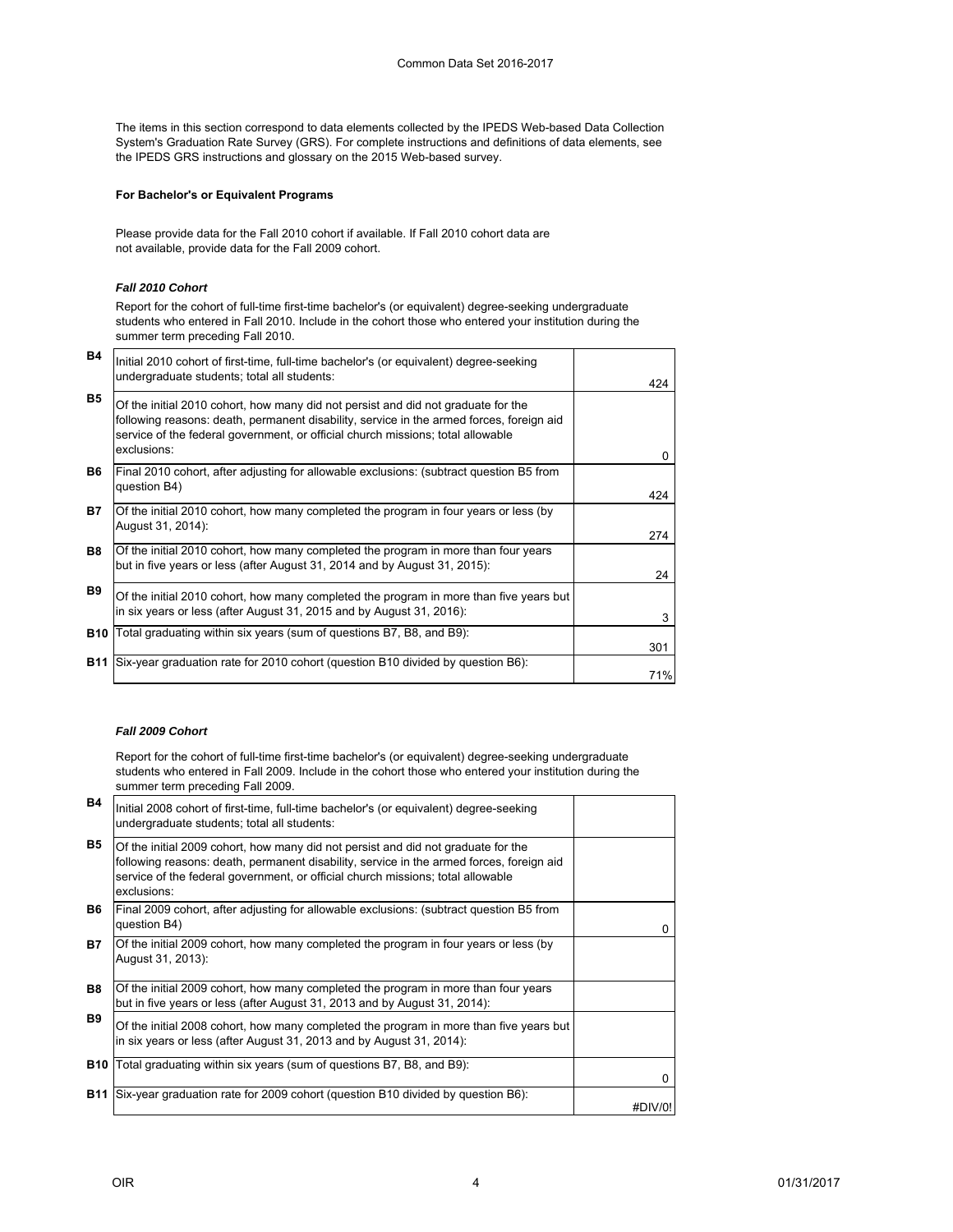## **For Two-Year Institutions**

Please provide data for the 2013 cohort if available. If 2013 cohort data are not available, provide data for the 2012 cohort.

*2013 Cohort*

|            | <b>B12</b> Initial 2013 cohort, total of first-time, full-time degree/certificate-seeking students:                                                                                                                                                                                        |  |
|------------|--------------------------------------------------------------------------------------------------------------------------------------------------------------------------------------------------------------------------------------------------------------------------------------------|--|
|            | <b>B13</b> Of the initial 2013 cohort, how many did not persist and did not graduate for the<br>following reasons: death, permanent disability, service in the armed forces, foreign aid<br>service of the federal government, or official church missions; total allowable<br>exclusions: |  |
|            | <b>B14</b> Final 2013 cohort, after adjusting for allowable exclusions (Subtract question B13 from<br>question B12):                                                                                                                                                                       |  |
|            | <b>B15</b> Completers of programs of less than two years duration (total):                                                                                                                                                                                                                 |  |
|            | <b>B16</b> Completers of programs of less than two years within 150 percent of normal time:                                                                                                                                                                                                |  |
| <b>B17</b> | Completers of programs of at least two but less than four years (total):                                                                                                                                                                                                                   |  |
|            | <b>B18</b> Completers of programs of at least two but less than four-years within 150 percent of<br>normal time:                                                                                                                                                                           |  |
|            | <b>B19</b> Total transfers-out (within three years) to other institutions:                                                                                                                                                                                                                 |  |
|            | <b>B20</b> Total transfers to two-year institutions:                                                                                                                                                                                                                                       |  |
|            | <b>B21</b> Total transfers to four-year institutions:                                                                                                                                                                                                                                      |  |

## *2012 Cohort*

|            | B12  Initial 2012 cohort, total of first-time, full-time degree/certificate-seeking students:                                                                                            |  |
|------------|------------------------------------------------------------------------------------------------------------------------------------------------------------------------------------------|--|
|            | <b>B13</b> Of the initial 2012 cohort, how many did not persist and did not graduate for the<br>following reasons: death, permanent disability, service in the armed forces, foreign aid |  |
|            | service of the federal government, or official church missions; total allowable<br>exclusions:                                                                                           |  |
|            | <b>B14</b> Final 2012 cohort, after adjusting for allowable exclusions (Subtract question B13 from<br>question B12):                                                                     |  |
|            | <b>B15</b> Completers of programs of less than two years duration (total):                                                                                                               |  |
|            | <b>B16</b> Completers of programs of less than two years within 150 percent of normal time:                                                                                              |  |
|            | <b>B17</b> Completers of programs of at least two but less than four years (total):                                                                                                      |  |
|            | <b>B18</b> Completers of programs of at least two but less than four-years within 150 percent of                                                                                         |  |
|            | normal time:                                                                                                                                                                             |  |
|            | <b>B19</b> Total transfers-out (within three years) to other institutions:                                                                                                               |  |
| <b>B20</b> | Total transfers to two-year institutions:                                                                                                                                                |  |
|            | <b>B21</b> Total transfers to four-year institutions:                                                                                                                                    |  |

## **Retention Rates**

Report for the cohort of all full-time, first-time bachelor's (or equivalent) degree-seeking undergraduate students who entered in Fall 2015 (or the preceding summer term). The initial cohort may be adjusted for students who departed for the following reasons: death, permanent disability, service in the armed forces, foreign aid service of the federal government or official church missions. No other adjustments to the initial cohort should be made.

| <b>B22</b> For the cohort of all full-time bachelor's (or equivalent) degree-seeking undergraduate<br>students who entered your institution as freshmen in Fall 2015 (or the preceding |         |
|----------------------------------------------------------------------------------------------------------------------------------------------------------------------------------------|---------|
| summer term), what percentage was enrolled at your institution as of the date your                                                                                                     |         |
| linstitution calculates its official enrollment in Fall 2016?                                                                                                                          | 75.00%। |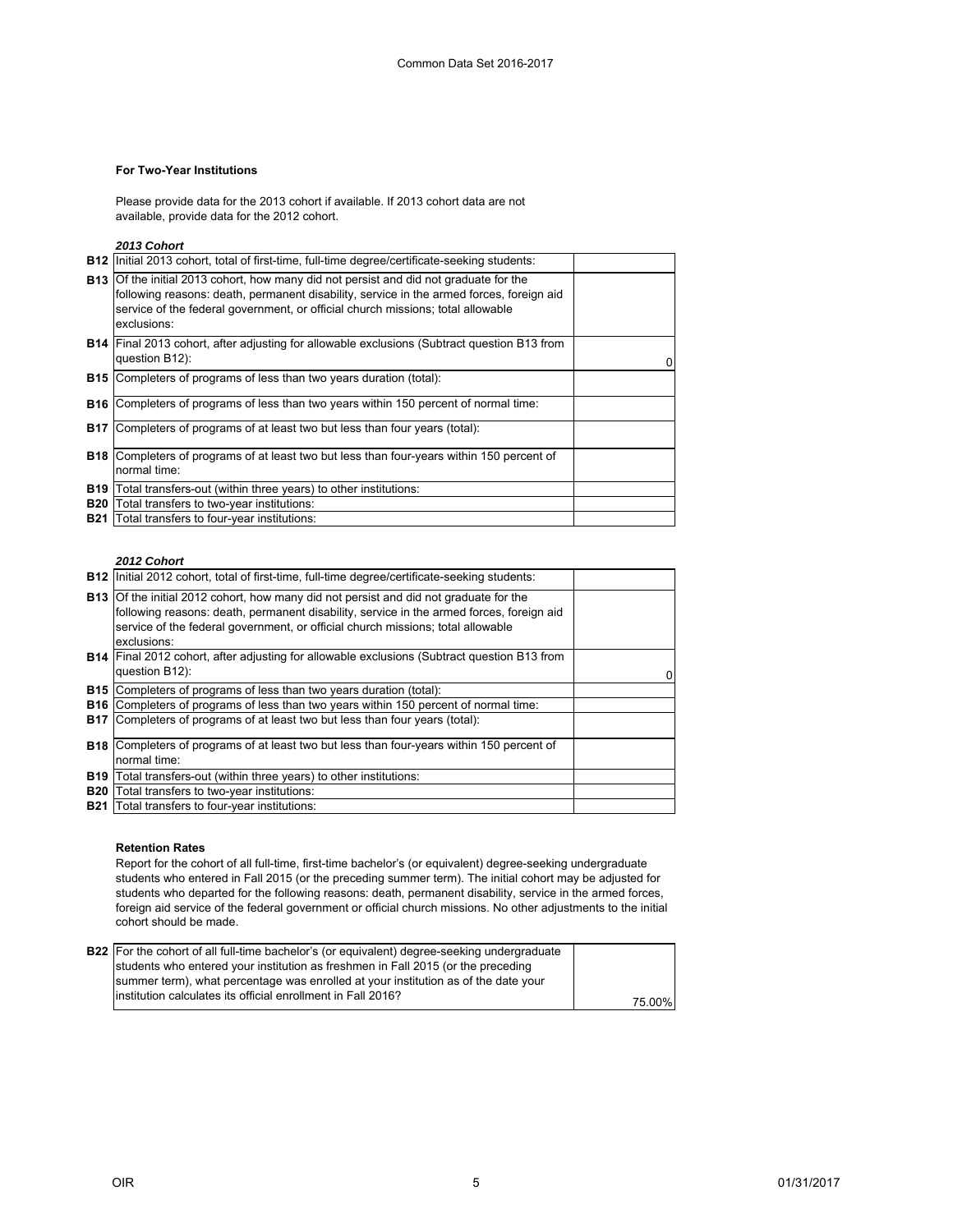# **[C. FIRST-TIME, FIRST-YEAR \(FRESHMAN\) ADMISSION](#page-0-0)**

## **Applications**

<span id="page-6-0"></span>**C1 First-time, first-year, (freshmen) students: Provide the number of degree-seeking, first-time, firstyear students who applied, were admitted, and enrolled (full- or part-time) in Fall 2016. Include early decision, early action, and students who began studies during summer in this cohort. Applicants should include only those students who fulfilled the requirements for consideration for admission (i.e., who completed actionable applications) and who have been notified of one of the following actions: admission, nonadmission, placement on waiting list, or application withdrawn (by applicant or institution). Admitted applicants should include wait-listed students who were subsequently offered admission.**

| C <sub>1</sub> | Total first-time, first-year (freshman) men who applied               | 2345 |
|----------------|-----------------------------------------------------------------------|------|
| C <sub>1</sub> | Total first-time, first-year (freshman) women who applied             | 3741 |
|                |                                                                       |      |
| C <sub>1</sub> | Total first-time, first-year (freshman) men who were admitted         | 1458 |
| C <sub>1</sub> | Total first-time, first-year (freshman) women who were admitted       | 2287 |
|                |                                                                       |      |
| C <sub>1</sub> | Total full-time, first-time, first-year (freshman) men who enrolled   | 196  |
| C <sub>1</sub> | Total part-time, first-time, first-year (freshman) men who enrolled   |      |
|                |                                                                       |      |
| C <sub>1</sub> | Total full-time, first-time, first-year (freshman) women who enrolled | 221  |
| C <sub>1</sub> | Total part-time, first-time, first-year (freshman) women who enrolled |      |

#### **C2 Freshman wait-listed students (students who met admission requirements but whose final admission was contingent on space availability)**

|                |                                                                     | Yes | No |
|----------------|---------------------------------------------------------------------|-----|----|
| C <sub>2</sub> | Do you have a policy of placing students on a waiting list?         |     |    |
| C <sub>2</sub> | If yes, please answer the questions below for Fall 2016 admissions: |     |    |
| C <sub>2</sub> | Number of qualified applicants offered a place on waiting list      |     |    |
| C <sub>2</sub> | Number accepting a place on the waiting list                        |     |    |
| C <sub>2</sub> | Number of wait-listed students admitted                             |     |    |
|                |                                                                     | Yes | No |
| C <sub>2</sub> | Is your waiting list ranked?                                        |     | x  |
| C <sub>2</sub> | If yes, do you release that information to students?                |     |    |
| C <sub>2</sub> | Do you release that information to school counselors?               |     |    |
|                |                                                                     |     |    |

## **Admission Requirements**

| C3             | High school completion requirement                         |  |
|----------------|------------------------------------------------------------|--|
| C3             | High school diploma is required and GED is<br>accepted     |  |
| C3             | High school diploma is required and GED is not<br>accepted |  |
| C <sub>3</sub> | High school diploma or equivalent is not required          |  |
|                |                                                            |  |

#### **C4 Does your institution require or recommend a general college-preparatory program for degreeseeking students?**

| C4 | Require                                 |  |
|----|-----------------------------------------|--|
|    | C4 Recommend                            |  |
|    | <b>C4</b> Neither require nor recommend |  |

### **C5 Distribution of high school units required and/or recommended.** Specify the distribution of academic high school course units required and/or recommended of all or most degree-seeking students using Carnegie units (one unit equals one year of study or its equivalent). If you use a different system for calculating units, please convert.

|                              | Units          | Units          |
|------------------------------|----------------|----------------|
|                              | Required       | Recommended    |
| Total academic units         | 16             |                |
| English                      | 4              |                |
| <b>Mathematics</b>           | 3              |                |
| Science                      | 3              |                |
| Of these, units that must be |                |                |
| lab                          |                |                |
| Foreign language             | $\overline{2}$ |                |
| Social studies               | 3              |                |
| History                      |                |                |
| Academic electives           |                |                |
| <b>Computer Science</b>      |                |                |
| Visual/Performing Arts       |                |                |
|                              |                | $\overline{2}$ |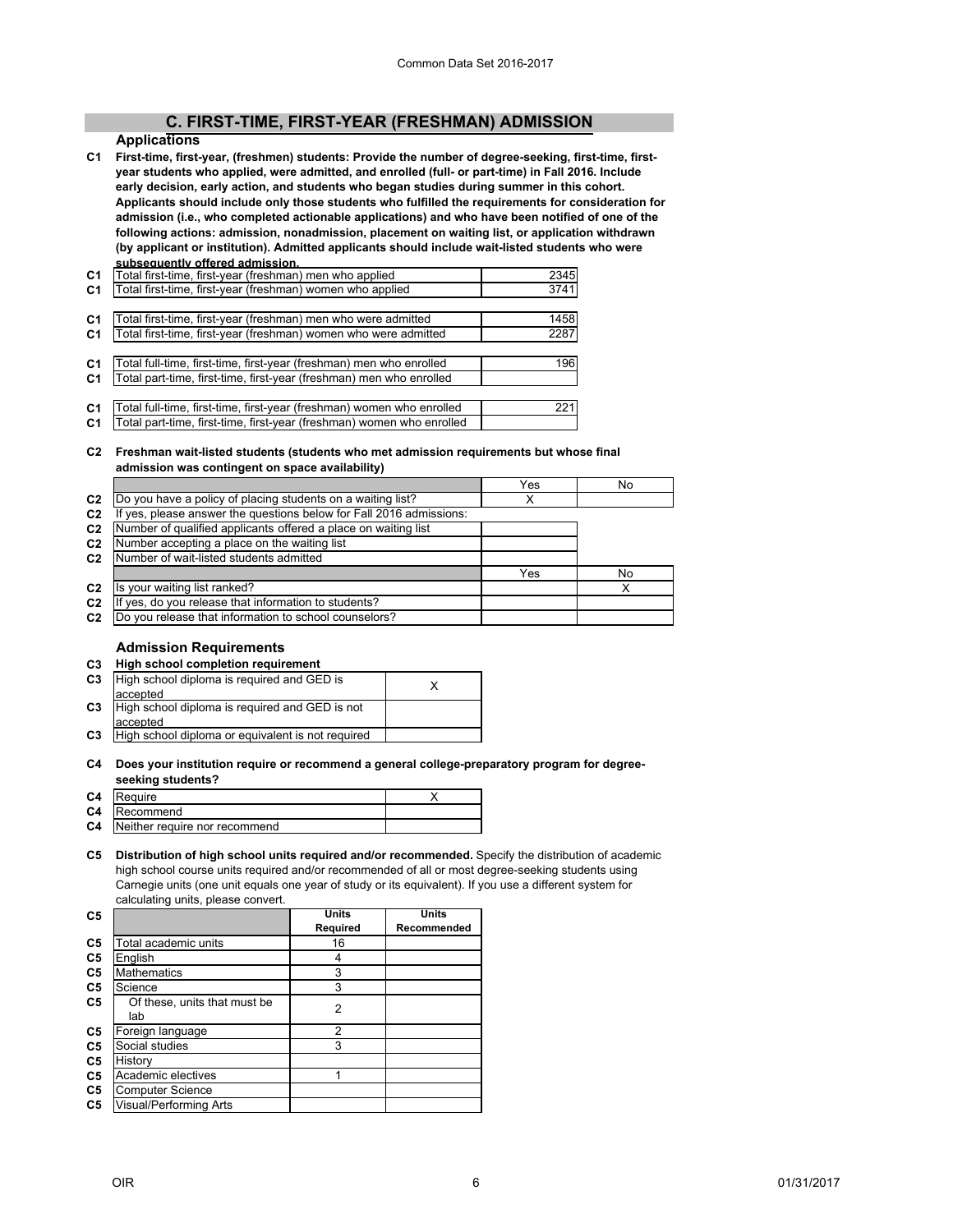**C5** Other (specify)

#### **Basis for Selection**

**C6** Do you have an open admission policy, under which virtually all secondary school graduates or students with GED equivalency diplomas are admitted without regard to academic record, test scores, or other qualifications? If so, check which applies:

| C <sub>6</sub> | Open admission policy as described above for all students         |  |
|----------------|-------------------------------------------------------------------|--|
| C <sub>6</sub> | Open admission policy as described above for most students, but-- |  |
| C6             | selective admission for out-of-state students                     |  |
| C6             | selective admission to some programs                              |  |
| C6             | other (explain):                                                  |  |
|                |                                                                   |  |

## **C7 Relative importance of each of the following academic and nonacademic factors in first-time, firstyear, degree-seeking (freshman) admission decisions.**

| C7 |                                     | Very Important | Important | Considered | <b>Not Considered</b> |
|----|-------------------------------------|----------------|-----------|------------|-----------------------|
| C7 | Academic                            |                |           |            |                       |
| C7 | Rigor of secondary school<br>record |                | $\times$  |            |                       |
| C7 | Class rank                          |                |           | X          |                       |
| C7 | Academic GPA                        | X              |           |            |                       |
| C7 | Standardized test scores            |                | X         |            |                       |
| C7 | <b>Application Essay</b>            |                | X         |            |                       |
| C7 | Recommendation(s)                   |                | X         |            |                       |
| C7 | Nonacademic                         |                |           |            |                       |
| C7 | Interview                           |                |           | X          |                       |
| C7 | <b>Extracurricular activities</b>   |                | X         |            |                       |
| C7 | Talent/ability                      |                | X         |            |                       |
| C7 | Character/personal qualities        |                | X         |            |                       |
| C7 | First generation                    |                |           |            | X                     |
| C7 | Alumni/ae relation                  |                |           |            | X                     |
| C7 | Geographical residence              |                |           |            | X                     |
| C7 | State residency                     |                |           |            | X                     |
| C7 | Religious                           |                |           |            | X                     |
|    | affiliation/commitment              |                |           |            |                       |
| C7 | Racial/ethnic status                |                |           |            | X                     |
| C7 | Volunteer work                      |                |           | X          |                       |
| C7 | Work experience                     |                |           | X          |                       |
| C7 | Level of applicant's interest       |                | X         |            |                       |

# **SAT and ACT Policies**

## **C8 Entrance exams**

|                                                                            | Yes | No |
|----------------------------------------------------------------------------|-----|----|
| <b>C8A Does your institution make use of SAT, ACT, or SAT Subject Test</b> |     |    |
| scores in admission decisions for first-time, first-year, degree-seeking   |     |    |
| applicants?                                                                |     |    |

**C8A** If yes, place check marks in the appropriate boxes below to reflect your institution's policies for use in admission for Fall 2018.

| C <sub>8</sub> A |                                         | <b>ADMISSION</b> |           |                  |                                        |                 |  |
|------------------|-----------------------------------------|------------------|-----------|------------------|----------------------------------------|-----------------|--|
| C <sub>8</sub> A |                                         | Require          | Recommend | Require for Some | <b>Consider if</b><br><b>Submitted</b> | <b>Not Used</b> |  |
|                  | C8A SAT or ACT                          |                  |           |                  |                                        |                 |  |
|                  | C8A ACT only                            |                  |           |                  |                                        |                 |  |
|                  | C8A SAT only                            |                  |           |                  |                                        |                 |  |
|                  | <b>C8A</b> SAT and SAT Subject Tests or |                  |           |                  |                                        |                 |  |
|                  | <b>ACT</b>                              |                  |           |                  |                                        |                 |  |
|                  | <b>C8A SAT Subject Tests only</b>       |                  |           |                  |                                        |                 |  |

**C8B** If your institution will make use of the ACT in admission decisions for first-time, first-year, degree-seeking applicants for Fall 2018, please indicate which ONE of the following applies: (regardless of whether the writing score will be used in the admissions process):

**C8B** ACT with writing required

**C8B** ACT with writing recommended

**C8B** ACT with or without writing accepted **ACT ACT ACT ACCES ACT ACCES ACCES ACCES ACCES ACCES ACCES ACCES**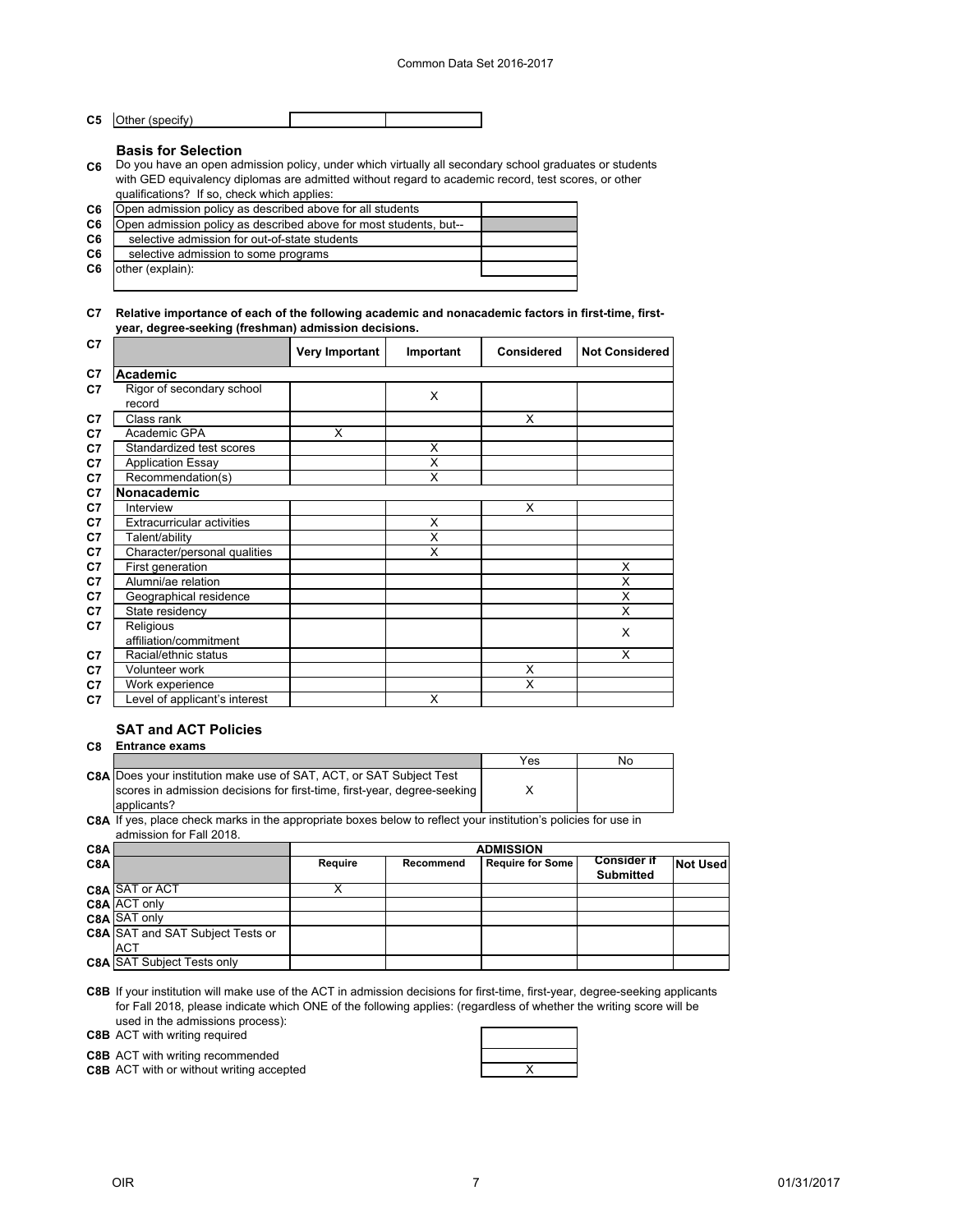| C8B If your institution will make use of the SAT in admission decisions for first-time, first-year, degree-seeking applicants |
|-------------------------------------------------------------------------------------------------------------------------------|
| for Fall 2018 please indicate which ONE of the following applies (regardless of whether the Essay score will be used          |
| in the admissions process:                                                                                                    |

**C8B** SAT with Essay component required

**C8B** SAT with Essay component recommended

**C8B** SAT with or without Essay component accepted  $\vert$  X

|     | C8C Please indicate how your institution will use the SAT or ACT writing component; check all that apply: |                  |                  |  |  |  |
|-----|-----------------------------------------------------------------------------------------------------------|------------------|------------------|--|--|--|
| C8C |                                                                                                           | <b>SAT</b> essay | <b>ACT</b> essay |  |  |  |
|     | C8C For admission                                                                                         |                  |                  |  |  |  |
|     | C8C For placement                                                                                         |                  |                  |  |  |  |
|     | C8C For advising                                                                                          |                  |                  |  |  |  |
|     | C8C In place of an application essay                                                                      |                  |                  |  |  |  |
| C8C |                                                                                                           |                  |                  |  |  |  |
|     | As a validity check on the application essay                                                              |                  |                  |  |  |  |
|     | C8C No college policy as of now                                                                           |                  |                  |  |  |  |
|     | C8C Not using essay component                                                                             |                  |                  |  |  |  |
|     |                                                                                                           |                  |                  |  |  |  |

**C8D In addition**, does your institution use applicants' test scores for academic advising?

**C8D** Yes No

| <b>C8E</b> Latest date by which SAT or ACT scores must be received for fall-                        |  | August |
|-----------------------------------------------------------------------------------------------------|--|--------|
| <b>C8E</b> Latest date by which SAT Subject Test scores must be received for<br>fall-term admission |  | August |

|     | C8F If necessary, use this space to clarify your test policies (e.g., if tests are recommended for some students, |
|-----|-------------------------------------------------------------------------------------------------------------------|
| C8F |                                                                                                                   |

|           | <b>C8G</b> Please indicate which tests your institution uses for placement (e.g., state tests): |  |
|-----------|-------------------------------------------------------------------------------------------------|--|
| $C8G$ SAT |                                                                                                 |  |
| C8G ACT   |                                                                                                 |  |
|           | <b>C8G</b> SAT Subject Tests                                                                    |  |
| C8G AP    |                                                                                                 |  |
|           | C8G CLEP                                                                                        |  |
|           | <b>C8G</b> Institutional Exam                                                                   |  |
|           | <b>C8G</b> State Exam (specify):                                                                |  |
|           |                                                                                                 |  |

## **Freshman Profile**

Provide percentages for ALL enrolled, degree-seeking, full-time and part-time, first-time, first-year (freshman) students enrolled in Fall 2016, including students who began studies during summer, international students/nonresident aliens, and students admitted under special arrangements.

**C9 Percent and number of first-time, first-year (freshman) students enrolled in Fall 2016 who submitted national standardized (SAT/ACT) test scores. Include information for ALL enrolled, degree-seeking, first-time, first-year (freshman) students who submitted test scores. Do not include partial test scores (e.g., mathematics scores but not critical reading for a category of students) or combine other standardized test results (such as TOEFL) in this item.** *Do* **not convert SAT scores to ACT scores and vice versa.** *Do* **convert New SAT scores (2016) to Old SAT scores using the College Board's concordance tools and tables (sat.org/concordance).**

| C <sub>9</sub> | Percent submitting SAT scores | 81% Number submitting SAT scores | 339 I |
|----------------|-------------------------------|----------------------------------|-------|
| C9             | Percent submitting ACT scores | 19% Number submitting ACT scores | 78    |

| C9             |                             | 25th Percentile | 75th Percentile |
|----------------|-----------------------------|-----------------|-----------------|
| C <sub>9</sub> | <b>SAT Critical Reading</b> | 480             | 580             |
| C <sub>9</sub> | <b>SAT Math</b>             | 460             | 580             |
|                | <b>SAT Writing</b>          | 450             | 560             |
|                | <b>ISAT Essay</b>           |                 |                 |
| C9             | <b>ACT Composite</b>        | 19              | 24              |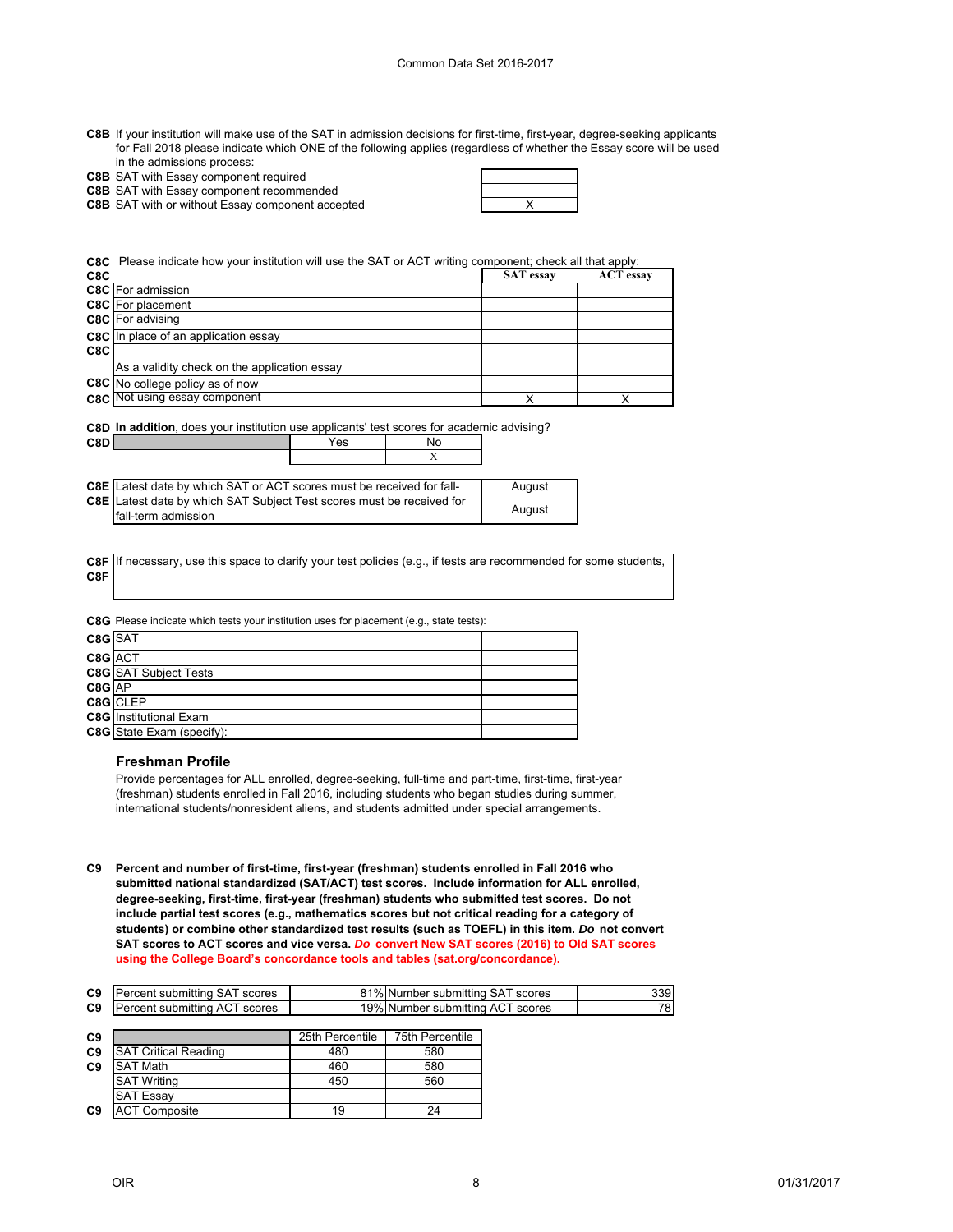| C9 | <b>ACT Math</b>    | دے |
|----|--------------------|----|
|    | C9 ACT English     |    |
| C9 | <b>ACT Writing</b> | دے |

|  |  |  |  |  | C9 Percent of first-time, first-year (freshman) students with scores in each range: |
|--|--|--|--|--|-------------------------------------------------------------------------------------|
|--|--|--|--|--|-------------------------------------------------------------------------------------|

| C9             |                      | <b>SAT Critical</b>  |                    |                    |
|----------------|----------------------|----------------------|--------------------|--------------------|
|                |                      | Reading              | <b>SAT Math</b>    | <b>SAT Writing</b> |
| C <sub>9</sub> | 700-800              | 2.96%                | 1.47%              | 0.74%              |
| C <sub>9</sub> | 600-699              | 17.70%               | 19.18%             | 11.85%             |
| C <sub>9</sub> | 500-599              | 42.77%               | 41.59%             | 38.52%             |
| C <sub>9</sub> | 400-499              | 32.74%               | 35.40%             | 40.00%             |
| C <sub>9</sub> | 300-399              | 3.83%                | 2.36%              | 8.89%              |
| C9             | 200-299              | $0.00\%$             | $0.00\%$           | 0.00%              |
|                | Totals should = 100% | 100.00%              | 100.00%            | 100.00%            |
| C9             |                      | <b>ACT Composite</b> | <b>ACT English</b> | <b>ACT Math</b>    |
| C <sub>9</sub> | 30-36                | 3.85%                | 2.57%              | 2.57%              |
| C <sub>9</sub> | 24-29                | 25.64%               | 25.64%             | 20.51%             |
| C <sub>9</sub> | 18-23                | 61.54%               | 44.87%             | 51.28%             |
| C <sub>9</sub> | $12 - 17$            | 7.69%                | 24.36%             | 25.64%             |
| C <sub>9</sub> | $6 - 11$             | 1.28%                | 2.56%              | $0.00\%$           |
| C <sub>9</sub> | Below <sub>6</sub>   | $0.00\%$             | $0.00\%$           | 0.00%              |
|                | Totals should = 100% | 100.00%              | 100.00%            | 100.00%            |

**C10** Percent of all degree-seeking, first-time, first-year (freshman) students who had high school class rank within each of the following ranges (report information for those students from whom you collected high school rank information).

| <b>C10</b> Percent in top tenth of high school graduating class                             | 17% |                           |     |
|---------------------------------------------------------------------------------------------|-----|---------------------------|-----|
| <b>C10</b> Percent in top quarter of high school graduating class                           | 38% |                           |     |
| C <sub>10</sub> Percent in top half of high school graduating class                         |     | $68\%$ Top half +         |     |
| C10 Percent in bottom half of high school graduating class                                  |     | $32\%$ bottom half = 100% |     |
| <b>C10</b> Percent in bottom quarter of high school graduating class                        |     |                           |     |
| C10   Percent of total first-time, first-year (freshmen) students who submitted high school |     |                           |     |
| class rank:                                                                                 |     |                           | 55% |

**C11** Percentage of all enrolled, degree-seeking, first-time, first-year (freshman) students who had high school grade-point averages within each of the following ranges (using 4.0 scale). Report information only for those students from whom you collected high school GPA.

| C11 Percent who had GPA of 3.75 and higher           | 31.49%   |
|------------------------------------------------------|----------|
| C11 Percent who had GPA between 3.50 and 3.74        | 18.51%   |
| C11 Percent who had GPA between 3.25 and 3.49        | 15.38%   |
| <b>C11</b> Percent who had GPA between 3.00 and 3.24 | 15.38%   |
| C11 Percent who had GPA between 2.50 and 2.99        | 16.59%   |
| C11 Percent who had GPA between 2.0 and 2.49         | 2.40%    |
| C11 Percent who had GPA between 1.0 and 1.99         | 0.25%    |
| C11 Percent who had GPA below 1.0                    | $0.00\%$ |
| Totals should = 100%                                 | 100.00%  |

| C12 Average high school GPA of all degree-seeking, first-time, first-year<br>(freshman) students who submitted GPA: | 3.42   |
|---------------------------------------------------------------------------------------------------------------------|--------|
| C12   Percent of total first-time, first-year (freshman) students who                                               |        |
| submitted high school GPA:                                                                                          | 99.00% |

X

## **Admission Policies**

## **C13 Application Fee**

| C <sub>13</sub> |                                                             | Yes     | No |
|-----------------|-------------------------------------------------------------|---------|----|
|                 | C13 Does your institution have an<br>application fee?       |         |    |
|                 | C13 Amount of application fee:                              | \$45.00 |    |
| C <sub>13</sub> |                                                             | Yes     | N٥ |
|                 | C13 Can it be waived for applicants<br>with financial need? |         |    |

**C13** If you have an application fee and an on-line application option,

| C13 Same fee: |  |
|---------------|--|
|               |  |

**C13** Free: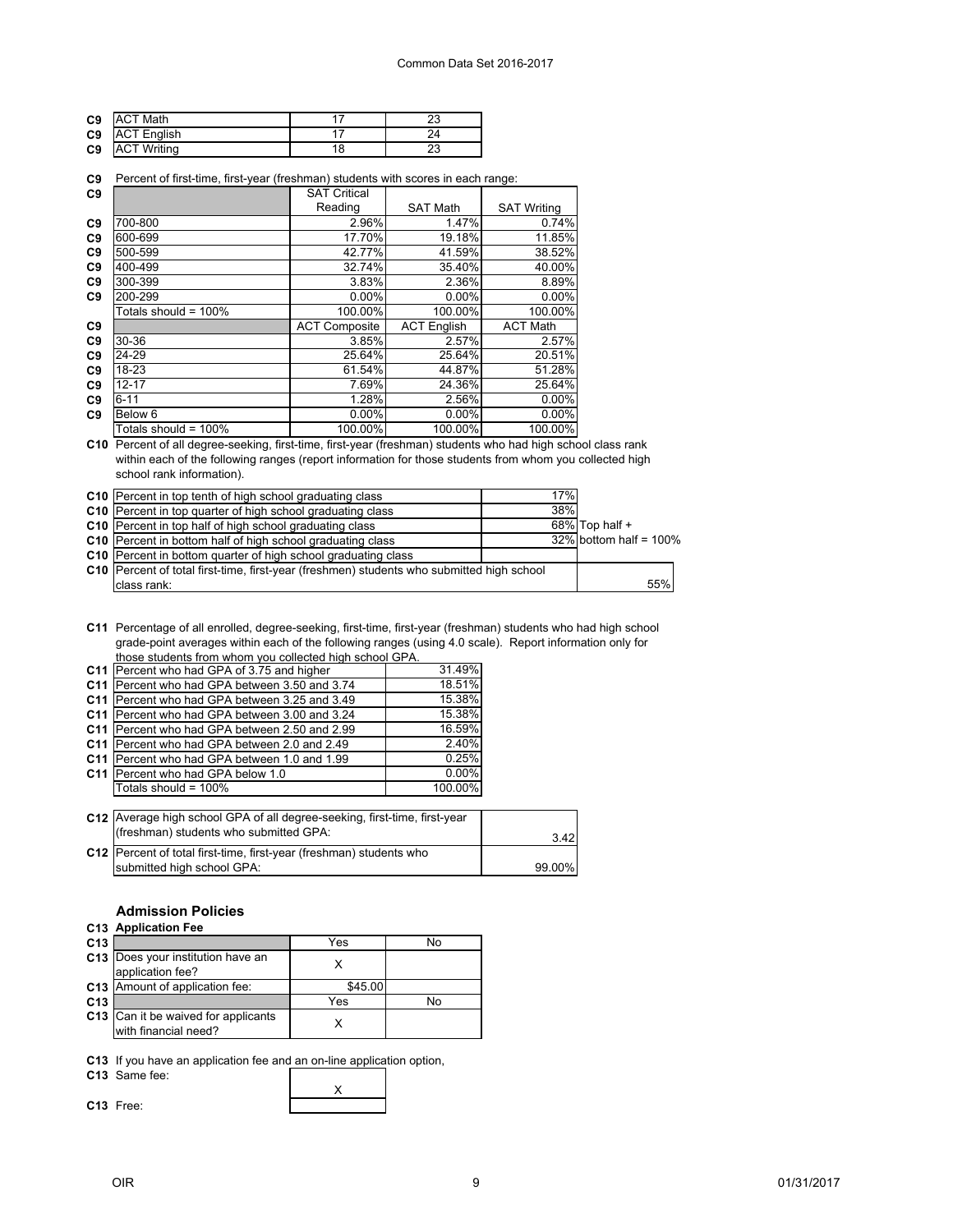## Common Data Set 2016-2017

|                 | C13 Reduced:                                                                 |       |        |     |    |
|-----------------|------------------------------------------------------------------------------|-------|--------|-----|----|
|                 |                                                                              |       |        |     |    |
| C13             |                                                                              | Yes   | No     |     |    |
|                 | C13 Can on-line application fee be                                           |       |        |     |    |
|                 | waived for applicants with                                                   | X     |        |     |    |
|                 | financial need?                                                              |       |        |     |    |
|                 | C14 Application closing date                                                 |       |        |     |    |
| C14             |                                                                              | Yes   | No     |     |    |
|                 | C14 Does your institution have an                                            |       |        |     |    |
|                 | application closing date?                                                    | X     |        |     |    |
|                 | C14 Application closing date (fall):                                         | 1-Mar |        |     |    |
|                 | C14 Priority date:                                                           | 1-Dec |        |     |    |
|                 |                                                                              |       |        |     |    |
| C15             |                                                                              |       |        | Yes | No |
|                 | C15 Are first-time, first-year students accepted for terms other than        |       |        | X   |    |
|                 |                                                                              |       |        |     |    |
|                 |                                                                              |       |        |     |    |
|                 | C16 Notification to applicants of admission decision sent (fill in one only) |       |        |     |    |
|                 | C16 On a rolling basis beginning                                             |       |        |     |    |
|                 | (date):                                                                      | 1-Nov |        |     |    |
|                 | $C16$ By (date):                                                             | 1-May |        |     |    |
|                 | C <sub>16</sub> Other:                                                       |       |        |     |    |
|                 |                                                                              |       |        |     |    |
|                 |                                                                              |       |        |     |    |
|                 | C17 Reply policy for admitted applicants (fill in one only)                  |       |        |     |    |
|                 | C17 Must reply by (date):                                                    | 1-May |        |     |    |
|                 | C17 No set date:                                                             |       |        |     |    |
|                 | C17 Must reply by May 1 or within                                            |       |        |     |    |
|                 | weeks if notified                                                            |       |        |     |    |
|                 | thereafter<br>Other:                                                         |       |        |     |    |
| C <sub>17</sub> |                                                                              |       |        |     |    |
|                 | C17 Deadline for housing deposit (MM/DD):                                    |       |        |     |    |
|                 | C17 Amount of housing deposit:                                               |       |        |     |    |
|                 | C17 Refundable if student does not enroll?                                   |       |        |     |    |
| C17             | Yes, in full                                                                 |       |        |     |    |
| C <sub>17</sub> | Yes, in part                                                                 |       |        |     |    |
| C17             | No                                                                           |       |        |     |    |
|                 |                                                                              |       |        |     |    |
|                 | C18 Deferred admission                                                       |       |        |     |    |
| C18             |                                                                              |       |        | Yes | No |
| C18             | Does your institution allow students to postpone enrollment after            |       |        |     |    |
|                 | admission?                                                                   |       |        | X   |    |
|                 | C18 If yes, maximum period of postponement:                                  |       | 1 year |     |    |
|                 |                                                                              |       |        |     |    |
|                 | C19 Early admission of high school students                                  |       |        |     |    |

| C <sub>19</sub> |                                                                                     | Yes | Nο |
|-----------------|-------------------------------------------------------------------------------------|-----|----|
|                 | <b>C19</b> Does your institution allow high school students to enroll as full-time, |     |    |
|                 | lfirst-time, first-year (freshman) students one year or more before high            |     |    |
|                 | school graduation?                                                                  |     |    |
|                 |                                                                                     |     |    |

Question removed from CDS.

**C20 Common Application Question removed from CDS.** (Initiated during 2006-2007 cycle)

## **Early Decision and Early Action Plans**

|                 | <b>C21 Early Decision</b>                                                                                                                                                                                                                                                                                                                   |     |    |
|-----------------|---------------------------------------------------------------------------------------------------------------------------------------------------------------------------------------------------------------------------------------------------------------------------------------------------------------------------------------------|-----|----|
| C <sub>21</sub> |                                                                                                                                                                                                                                                                                                                                             | Yes | No |
| C <sub>21</sub> | Does your institution offer an early decision plan (an admission plan<br>that permits students to apply and be notified of an admission<br>decision well in advance of the regular notification date and that asks<br>students to commit to attending if accepted) for first-time, first-year<br>(freshman) applicants for fall enrollment? |     | х  |
|                 | C21 If "yes," please complete the following:                                                                                                                                                                                                                                                                                                |     |    |
|                 | C21 First or only early decision plan closing date                                                                                                                                                                                                                                                                                          |     |    |
|                 | C21 First or only early decision plan notification date                                                                                                                                                                                                                                                                                     |     |    |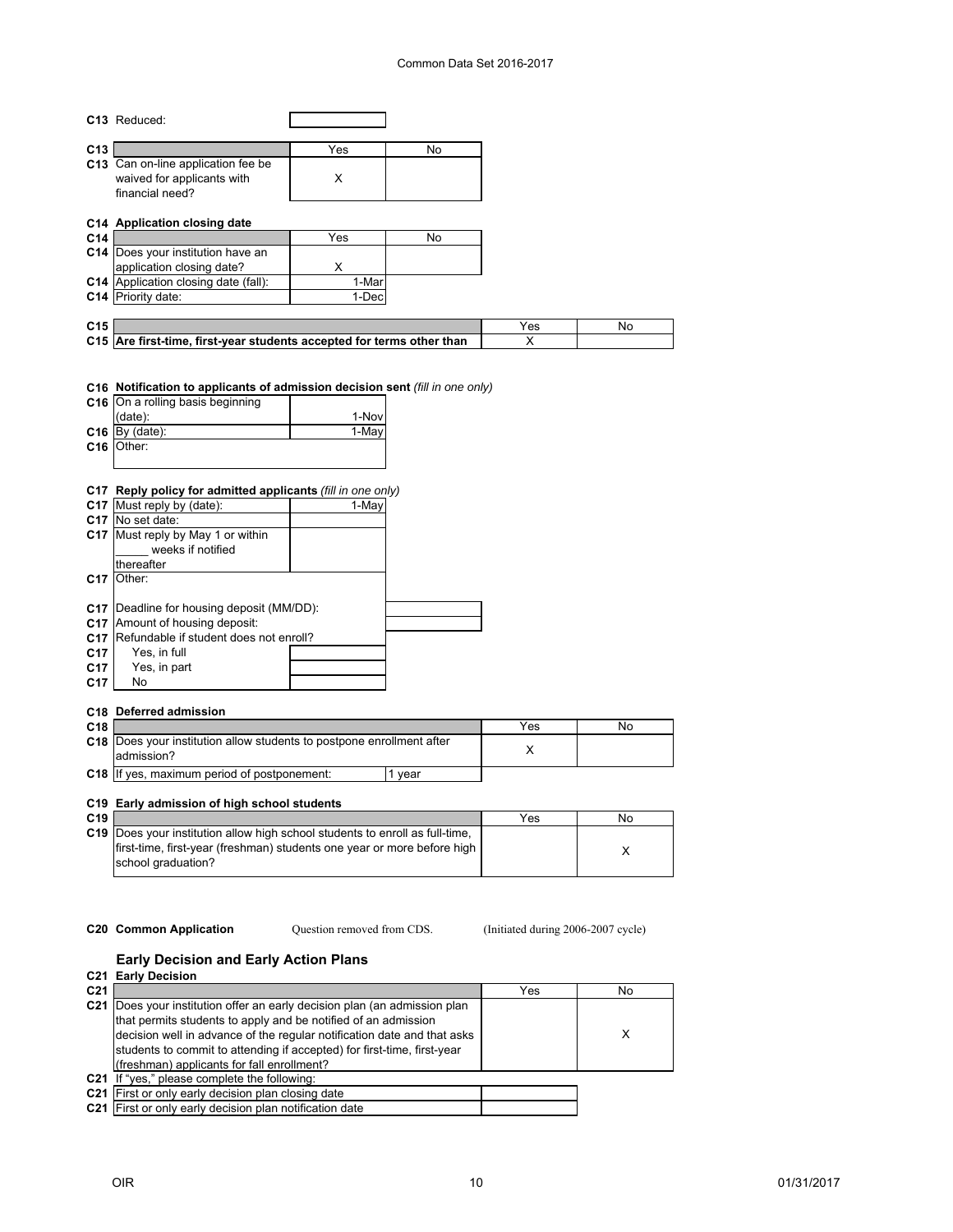| <b>C21</b> Other early decision plan closing date           |  |
|-------------------------------------------------------------|--|
| C <sub>21</sub> Other early decision plan notification date |  |

#### **C21 For the Fall 2016 entering class:**

| C21 Number of early decision applications received by your institution |  |
|------------------------------------------------------------------------|--|
| C21 Number of applicants admitted under early decision plan            |  |
|                                                                        |  |

**C21** Please provide significant details about your early decision plan:

## **C22 Early action**

| C22 |                                                                                                                                                                                                                    | Yes     | No |
|-----|--------------------------------------------------------------------------------------------------------------------------------------------------------------------------------------------------------------------|---------|----|
|     | C22  Do you have a nonbinding early action plan whereby students are<br>notified of an admission decision well in advance of the regular<br>notification date but do not have to commit to attending your college? |         |    |
|     | C22 If "yes," please complete the following:                                                                                                                                                                       |         |    |
|     | C22 Early action closing date                                                                                                                                                                                      | 1-Dec   |    |
|     | C22 Early action notification date                                                                                                                                                                                 | 25-Decl |    |

**C22** Is your early action plan a "restrictive" plan under which you limit students from applying to other early plans?

| $ -$        |  |  |
|-------------|--|--|
| $\sim$<br>r |  |  |
|             |  |  |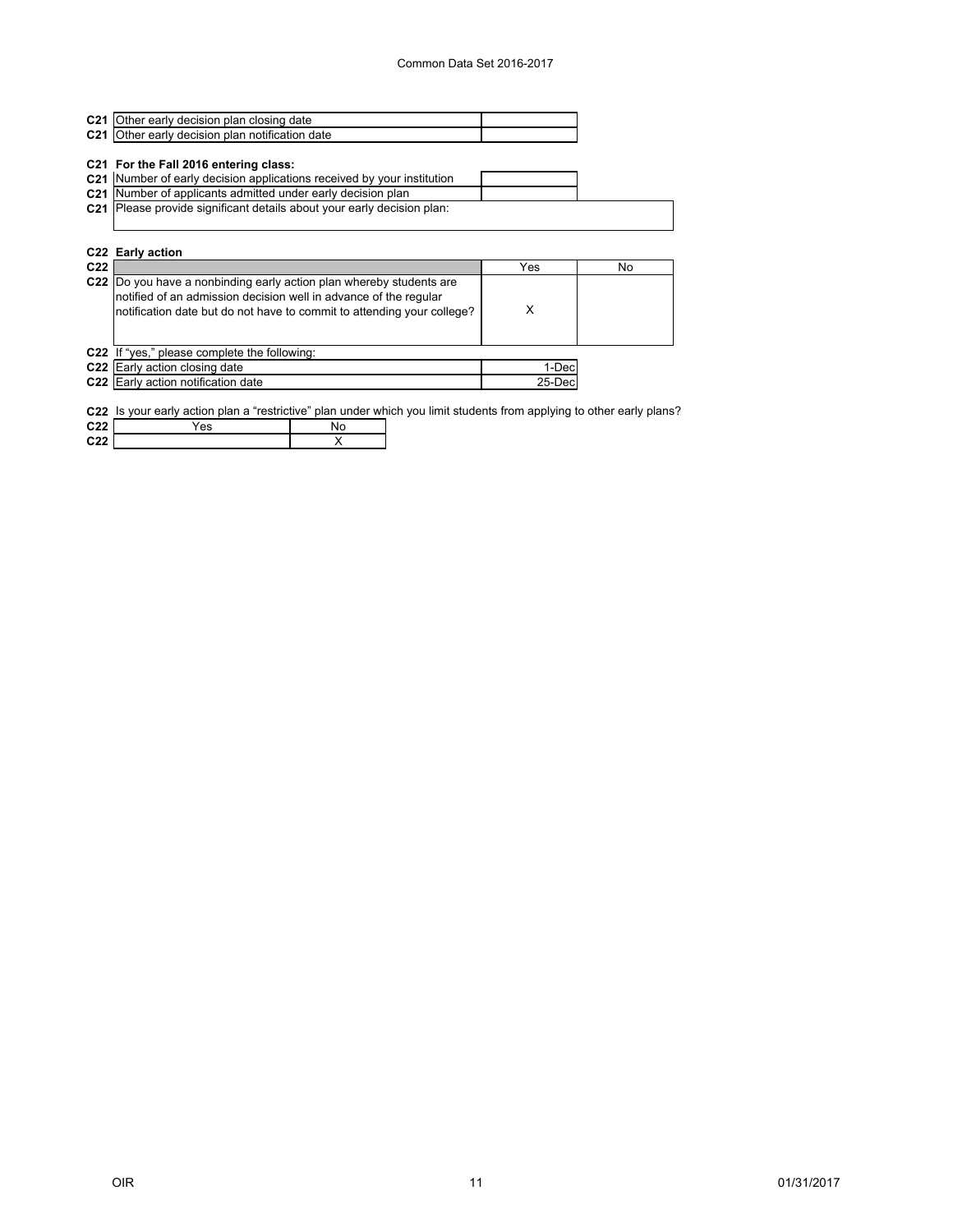# **[D. TRANSFER ADMISSION](#page--1-0)**

## <span id="page-12-0"></span>**Fall Applicants**

| D <sub>1</sub> |                                                                                                                                                                                          | Yes | No |
|----------------|------------------------------------------------------------------------------------------------------------------------------------------------------------------------------------------|-----|----|
| D <sub>1</sub> | Does your institution enroll transfer students? (If no,                                                                                                                                  |     |    |
| D <sub>1</sub> | please skip to Section E)<br>If yes, may transfer students earn advanced standing<br>credit by transferring credits earned from course work<br>completed at other colleges/universities? |     |    |

**D2** Provide the number of students who applied, were admitted, and enrolled as degree-seeking transfer students in Fall 2016.

| D <sub>2</sub> |       | Applicants | Admitted   | Enrolled   |
|----------------|-------|------------|------------|------------|
|                |       |            | Applicants | Applicants |
| D <sub>2</sub> | Men   | 103        | 50         | 26         |
| D <sub>2</sub> | Women | 85         | 40         |            |
| D <sub>2</sub> | 'otal | 188        | 90         | 47         |

## **Application for Admission**

| D3 |  |  |  |  | Indicate terms for which transfers may enroll: |  |  |
|----|--|--|--|--|------------------------------------------------|--|--|
|----|--|--|--|--|------------------------------------------------|--|--|

| D <sub>3</sub> | <b>IFall</b> | ж |
|----------------|--------------|---|
| D <sub>3</sub> | Winter       |   |
| D <sub>3</sub> | Spring       | ж |
| D <sub>3</sub> | Summer       | ж |

| D <sub>4</sub> |                                                                                                                         | Yes | No |
|----------------|-------------------------------------------------------------------------------------------------------------------------|-----|----|
| D <sub>4</sub> | Must a transfer applicant have a minimum number of<br>credits completed or else must apply as an entering<br>lfreshman? |     |    |
| D <sub>4</sub> | If yes, what is the minimum number of credits and the unit<br>of measure?                                               |     |    |

#### **D5** Indicate all items required of transfer students to apply for admission:

| D5             |                          | Required of All | Recommended<br>of All | Recommended<br>of Some | Required of Some | Not Required |
|----------------|--------------------------|-----------------|-----------------------|------------------------|------------------|--------------|
| D <sub>5</sub> | High school transcript   |                 |                       |                        |                  |              |
| D <sub>5</sub> | College transcript(s)    |                 |                       |                        |                  |              |
| D <sub>5</sub> | Essay or personal        |                 |                       |                        |                  | X            |
|                | statement                |                 |                       |                        |                  |              |
| D <sub>5</sub> | Interview                |                 | x                     |                        |                  |              |
| D <sub>5</sub> | Standardized test scores |                 |                       |                        |                  |              |
| D <sub>5</sub> | Statement of good        |                 |                       |                        |                  |              |
|                | standing from prior      | x               |                       |                        |                  |              |
|                | institution(s)           |                 |                       |                        |                  |              |

- **D6** If a minimum high school grade point average is required of transfer applicants, specify (on a 4.0 scale):
- **D7** 2.50 If a minimum college grade point average is required of transfer applicants, specify (on a 4.0 scale):
- **D8** List any other application requirements specific to transfer applicants:

**D9** List application priority, closing, notification, and candidate reply dates for transfer students. If applications are reviewed on a continuous or rolling basis, place a check mark in the "Rolling admission" column.

| D9              |                                                                                       | <b>Priority Date</b> | <b>Closing Date</b> | <b>Notification Date</b> | <b>Reply Date</b> | Rolling<br><b>Admission</b> |
|-----------------|---------------------------------------------------------------------------------------|----------------------|---------------------|--------------------------|-------------------|-----------------------------|
| D9              | Fall                                                                                  |                      | 1-Junl              |                          |                   |                             |
| D <sub>9</sub>  | Winter                                                                                |                      |                     |                          |                   |                             |
| D <sub>9</sub>  | Spring                                                                                |                      | 1-Dec               |                          |                   |                             |
| D <sub>9</sub>  | Summer                                                                                |                      |                     |                          |                   |                             |
|                 |                                                                                       |                      |                     |                          |                   |                             |
| D <sub>10</sub> |                                                                                       |                      |                     | Yes                      | No                |                             |
|                 | <b>D10</b> Does an open admission policy, if reported, apply to<br>transfer students? |                      |                     |                          |                   |                             |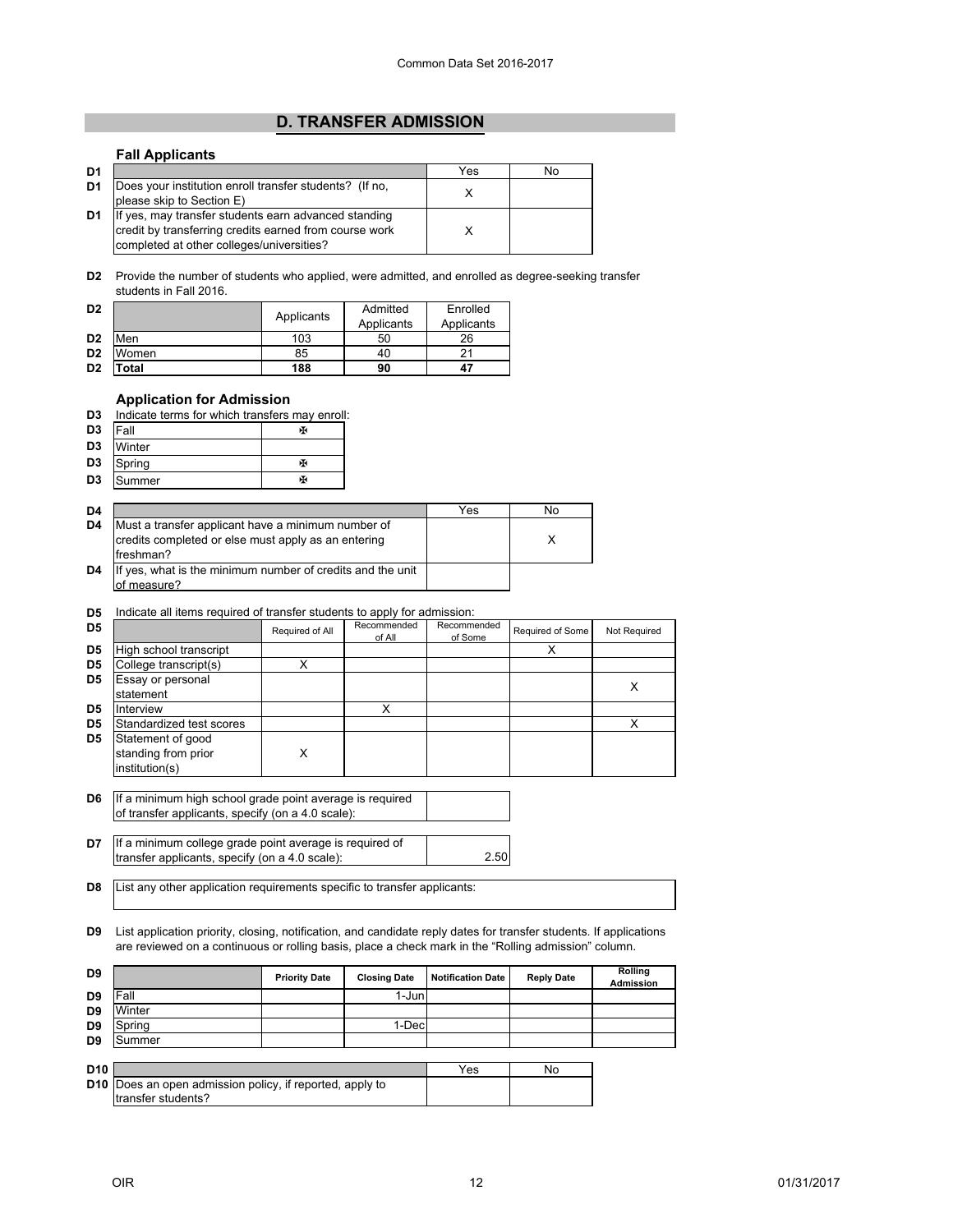**D11** Describe additional requirements for transfer admission, if applicable:

17 area community colleges.

|                 | <b>Transfer Credit Policies</b><br><b>D12</b> Report the lowest grade earned for any course that may be<br>transferred for credit: | C      |           |  |
|-----------------|------------------------------------------------------------------------------------------------------------------------------------|--------|-----------|--|
| D <sub>13</sub> |                                                                                                                                    | Number | Unit Type |  |
|                 | <b>D13</b> Maximum number of credits or courses that may be<br>transferred from a two-year institution:                            | 60     | CR.       |  |
| D <sub>14</sub> |                                                                                                                                    | Number | Unit Type |  |
|                 | D14 Maximum number of credits or courses that may be<br>transferred from a four-year institution:                                  | 90     | CR.       |  |
|                 | <b>D15</b> Minimum number of credits that transfers must complete at<br>your institution to earn an associate degree:              |        |           |  |
|                 | <b>D16</b> Minimum number of credits that transfers must complete at<br>your institution to earn a bachelor's degree:              | 30.00  |           |  |
|                 | <b>D17</b> Describe other transfer credit policies: The Mount tries to be flexible with respect to core curricular                 |        |           |  |

requirements. Maximum transfer of 75 credits from 2 year institutions under articulation agreements with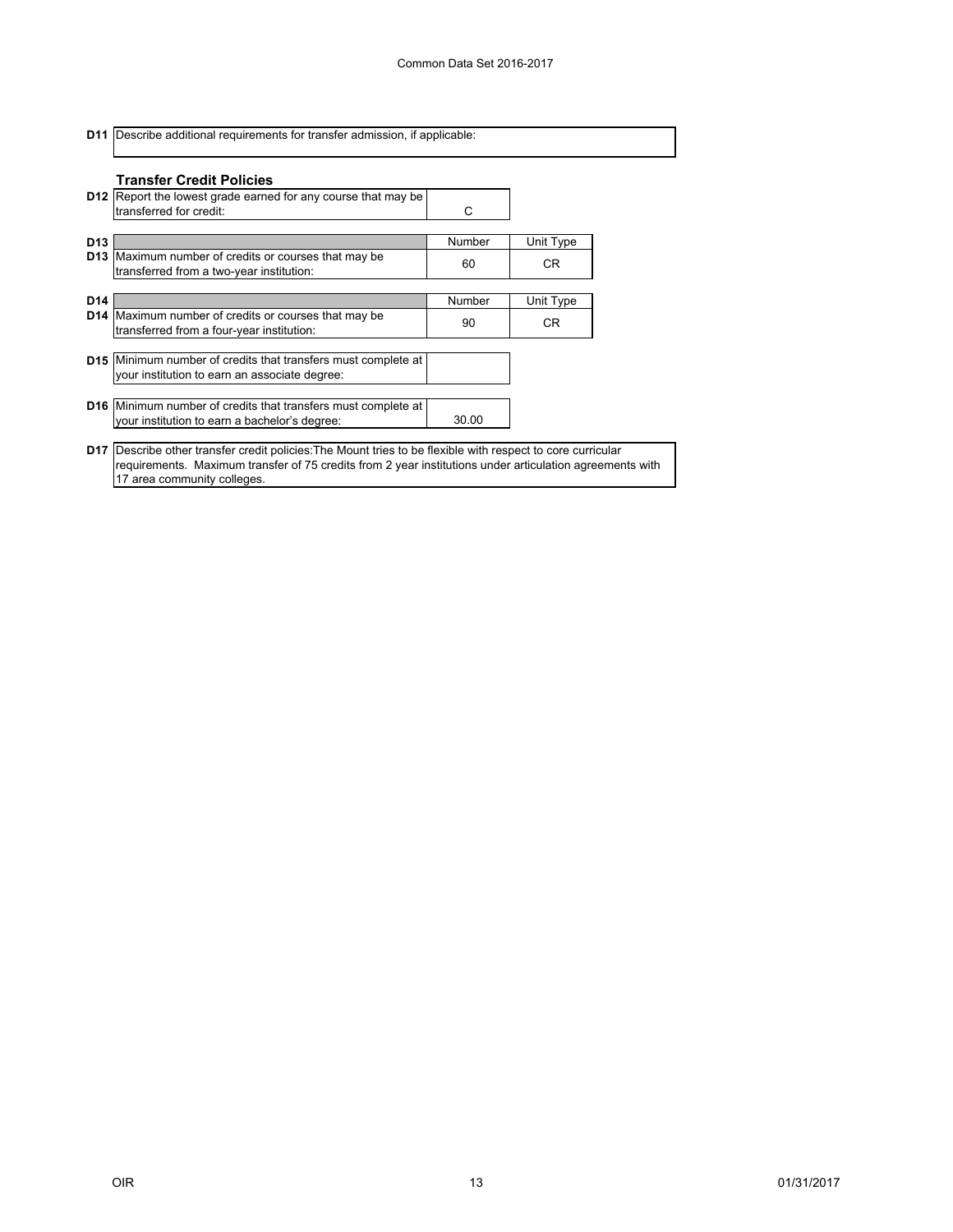# **[E. ACADEMIC OFFERINGS AND POLICIES](#page--1-0)**

#### <span id="page-14-0"></span>**E1 Special study options:** Identify those programs available at your institution. Refer to the glossary

|                | for definitions.                                                                               |   |
|----------------|------------------------------------------------------------------------------------------------|---|
| E <sub>1</sub> | Accelerated program                                                                            | X |
| E <sub>1</sub> | Cooperative education program                                                                  |   |
| E <sub>1</sub> | Cross-registration                                                                             | X |
| E <sub>1</sub> | Distance learning                                                                              |   |
| E <sub>1</sub> | Double major                                                                                   | X |
| E <sub>1</sub> | Dual enrollment                                                                                | X |
| E <sub>1</sub> | English as a Second Language (ESL)                                                             |   |
| E <sub>1</sub> | Exchange student program (domestic)                                                            |   |
| E <sub>1</sub> | External degree program                                                                        |   |
| E1             | Honors Program                                                                                 | X |
| E1             | Independent study                                                                              | X |
| E <sub>1</sub> | Internships                                                                                    | X |
| E <sub>1</sub> | Liberal arts/career combination                                                                | X |
| E <sub>1</sub> | Student-designed major                                                                         | X |
| E <sub>1</sub> | Study abroad                                                                                   | X |
| E <sub>1</sub> | Teacher certification program                                                                  | X |
| E <sub>1</sub> | Weekend college                                                                                | X |
| E <sub>1</sub> | Other (specify): 3/2 Nursing Program with Shenandoah Univ, 3/2 Nursing Program                 | X |
|                | with Univ of MD, 4/4 Biology & Osteopathic Medicine with Lake Erie College of Osteopathic Med. |   |

**E2 This question has been removed from the Common Data Set.**

#### **E3 Areas in which all or most students are required to complete some course work prior to graduation:**

| WUIN DHUI LU UI AUUALIUII.            |   |
|---------------------------------------|---|
| Arts/fine arts                        | ✓ |
| Computer literacy                     |   |
| English (including composition)       | X |
| Foreign languages                     | X |
| History                               | X |
| <b>Humanities</b>                     | x |
| <b>Mathematics</b>                    | x |
| Philosophy                            | x |
| Sciences (biological or physical)     | X |
| Social science                        | X |
| Other (describe):                     | X |
| Non-Western Culture, Theology, Ethics |   |
|                                       |   |

**Library Collections: The CDS Publishers will collect library data again when a new Academic Libraries Survey is in place.**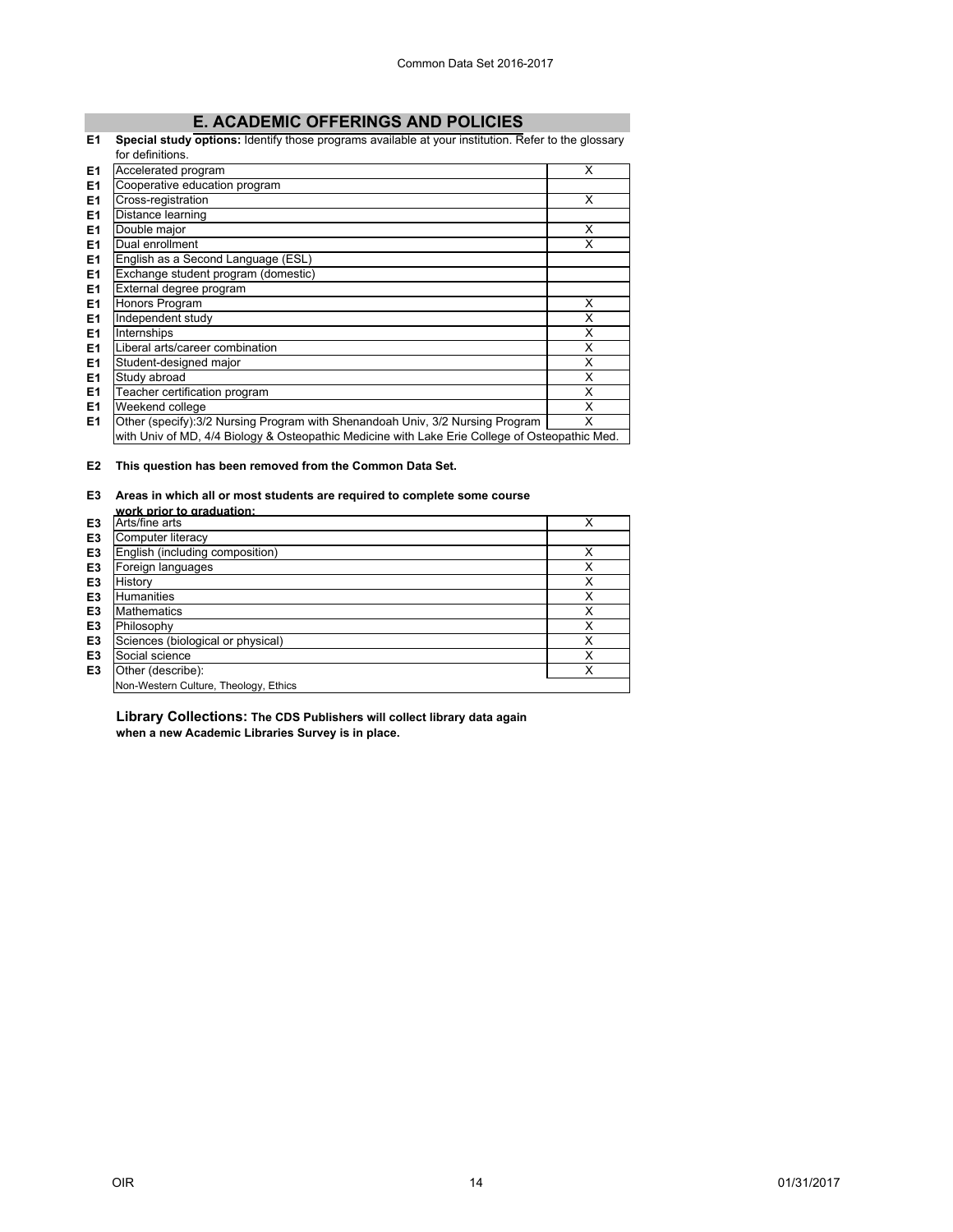# **[F. STUDENT LIFE](#page--1-0)**

<span id="page-15-0"></span>**F1** Percentages of first-time, first-year (freshman) degree-seeking students and degree-seeking undergraduates enrolled in Fall 2016 who fit the following categories:

| F <sub>1</sub> |                                                     | First-time, first-year |                |
|----------------|-----------------------------------------------------|------------------------|----------------|
|                |                                                     | (freshman)             | Undergraduates |
|                |                                                     | students               |                |
| F1             | Percent who are from out of state (exclude          |                        |                |
|                | international/nonresident aliens from the numerator |                        |                |
|                | and denominator)                                    | 49%                    | 45%            |
| F1             | Percent of men who join fraternities                |                        |                |
| F <sub>1</sub> | Percent of women who join sororities                |                        |                |
| F <sub>1</sub> | Percent who live in college-owned, -operated, or -  |                        |                |
|                | affiliated housing                                  | 93%                    | 80%            |
| F <sub>1</sub> | Percent who live off campus or commute              | 7%                     | 20%            |
| F <sub>1</sub> | Percent of students age 25 and older                | $0\%$                  | 2%             |
| F <sub>1</sub> | Average age of full-time students                   | 18                     | <b>20</b>      |
| F1             | Average age of all students (full- and part-time)   | 18                     | <b>20</b>      |

**F2 Activities offered** Identify those programs available at your institution.

| F <sub>2</sub> | <b>Campus Ministries</b>     | X                       |
|----------------|------------------------------|-------------------------|
| F <sub>2</sub> | Choral groups                | $\overline{\mathsf{x}}$ |
| F <sub>2</sub> | Concert band                 | $\overline{\mathsf{x}}$ |
| F <sub>2</sub> | Dance                        | $\overline{\mathsf{x}}$ |
| F <sub>2</sub> | Drama/theater                | X                       |
| F <sub>2</sub> | <b>International Student</b> | X                       |
|                | Organization                 |                         |
| F <sub>2</sub> | Jazz band                    | Χ                       |
| F <sub>2</sub> | Literary magazine            | X                       |
| F <sub>2</sub> | Marching band                |                         |
| F <sub>2</sub> | Model UN                     |                         |
| F <sub>2</sub> | Music ensembles              | Χ                       |
| F <sub>2</sub> | Musical theater              | X                       |
| F <sub>2</sub> | Opera                        |                         |
| F <sub>2</sub> | Pep band                     | Χ                       |
| F <sub>2</sub> | Radio station                | X                       |
| F <sub>2</sub> | Student government           | $\overline{\mathsf{x}}$ |
| F <sub>2</sub> | Student newspaper            | X                       |
| F <sub>2</sub> | Student-run film society     |                         |
| F <sub>2</sub> | Symphony orchestra           |                         |
| F <sub>2</sub> | <b>Television station</b>    |                         |
| F <sub>2</sub> | Yearbook                     |                         |

**F3 ROTC** (program offered in cooperation with Reserve Officers' Training Corps)

| F <sub>3</sub> |                                      | On Campus | At Cooperating<br>Institution | Name of Cooperating<br>Institution |
|----------------|--------------------------------------|-----------|-------------------------------|------------------------------------|
|                | <b>F3</b> Army ROTC is offered:      |           |                               | <b>IMcDaniel College</b>           |
|                | <b>F3</b> Naval ROTC is offered:     |           |                               |                                    |
|                | <b>F3</b> Air Force ROTC is offered: |           |                               |                                    |

**F4 Housing:** Check all types of college-owned, -operated, or -affiliated housing available for undergraduates at your institution.

| F4 | Coed dorms                                    | X |
|----|-----------------------------------------------|---|
| F4 | Men's dorms                                   |   |
| F4 | Women's dorms                                 |   |
| F4 | Apartments for married students               |   |
| F4 | Apartments for single students                | X |
| F4 | Special housing for disabled<br>students      | x |
| F4 | Special housing for international<br>students |   |
| F4 | Fraternity/sorority housing                   |   |
| F4 | Cooperative housing                           |   |
| F4 | Theme housing                                 | X |
| F4 | Wellness housing                              | X |
| F4 | Other housing options (specify):              |   |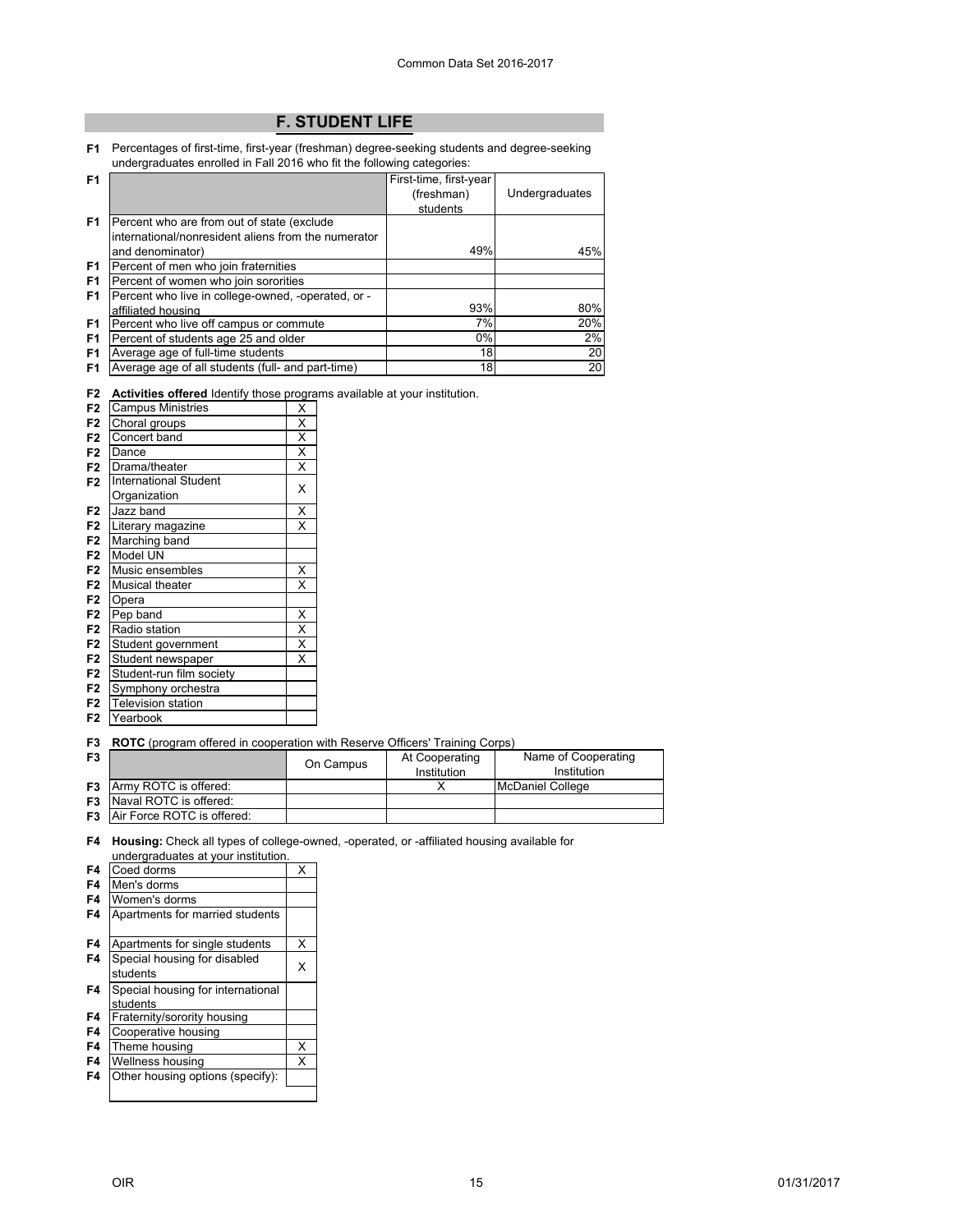# **[G. ANNUAL EXPENSES](#page-0-0)**

<span id="page-16-0"></span>**G0** Please provide the URL of your institution's net price calculator:

#### **Provide 2017-2018 academic year costs of attendance for the following categories that are applicable to your institution.**

Check here if your institution's 2017-2018 academic year costs of attendance are not available at this time and provide an approximate date (i.e., month/day) when your institution's final 2017-2018 academic year costs of attendance will be available:

**G1 Undergraduate full-time tuition, required fees, room and board List the typical tuition, required fees, and room and board for a full-time undergraduate student for the FULL 2017-2018 academic year (30 semester or 45 quarter hours for institutions that derive annual tuition by multiplying credit hour cost by number of credits). A full academic year refers to the period of time generally extending from September to June; usually equated to two semesters, two trimesters, three quarters, or the period covered by a four-one-four plan. Room and board is defined as double occupancy and 19 meals per week or the maximum meal plan. Required fees include only charges that all full-time students must pay that are not included in tuition (e.g., registration, health, or activity fees ) Do not include optional fees (e g parking laboratory use)**

| G <sub>1</sub> |                                                             | First-Year | Undergraduates |         |
|----------------|-------------------------------------------------------------|------------|----------------|---------|
| G <sub>1</sub> | <b>PRIVATE INSTITUTIONS</b>                                 |            |                |         |
|                | Tuition:                                                    | \$39,200   | \$39,200       |         |
| G1             | <b>PUBLIC INSTITUTIONS</b>                                  |            |                |         |
|                | Tuition:                                                    |            |                |         |
|                | In-district                                                 |            |                |         |
| G1             | <b>PUBLIC INSTITUTIONS</b>                                  |            |                |         |
|                | In-state (out-of-district):                                 |            |                |         |
| G1             | <b>PUBLIC INSTITUTIONS</b>                                  |            |                |         |
|                | Out-of-state:                                               |            |                |         |
| G1             | NONRESIDENT ALIENS                                          |            |                |         |
|                | Tuition:                                                    | \$39,200   | \$39,200       |         |
|                |                                                             |            |                |         |
| G1             | <b>REQUIRED FEES:</b>                                       | \$1,350    | \$1,350        |         |
|                |                                                             |            |                |         |
| G1             | ROOM AND BOARD:                                             |            |                |         |
|                | (on-campus)                                                 | \$12,830   | \$12,830       |         |
| G1             | <b>ROOM ONLY:</b>                                           |            |                |         |
|                | (on-campus)                                                 | \$6,500    | \$6,500        |         |
| G <sub>1</sub> | <b>BOARD ONLY:</b>                                          |            |                |         |
|                | (on-campus meal plan)                                       | \$6,330    | \$6,330        |         |
|                |                                                             |            |                |         |
| G1             | Comprehensive tuition and room and board fee (if your       |            |                |         |
|                | college cannot provide separate tuition and room and        |            |                |         |
|                | board fees):                                                |            |                |         |
|                |                                                             |            |                |         |
| G1             | Other:                                                      |            |                |         |
|                |                                                             |            |                |         |
|                |                                                             |            |                |         |
| G <sub>2</sub> |                                                             |            | Minimum        | Maximum |
|                | G2 Number of credits per term a student can take for the    |            |                |         |
|                | stated full-time tuition                                    |            | 12             | 16      |
|                |                                                             |            |                |         |
| G <sub>3</sub> |                                                             |            | Yes            | No      |
| G3             | Do tuition and fees vary by year of study (e.g., sophomore, |            |                | X       |
|                | junior, senior)?                                            |            |                |         |
|                |                                                             |            |                |         |
| G4             |                                                             |            | Yes            | No      |
| G4             | Do tuition and fees vary by undergraduate instructional     |            |                |         |
|                | program?                                                    |            | X              |         |
| G4             |                                                             |            |                |         |
|                |                                                             |            | $\%$           |         |
| G4             | If yes, what percentage of full-time undergraduates pay     |            |                |         |
|                | more than the tuition and fees reported in G1?              |            | 0%             |         |
|                |                                                             |            |                |         |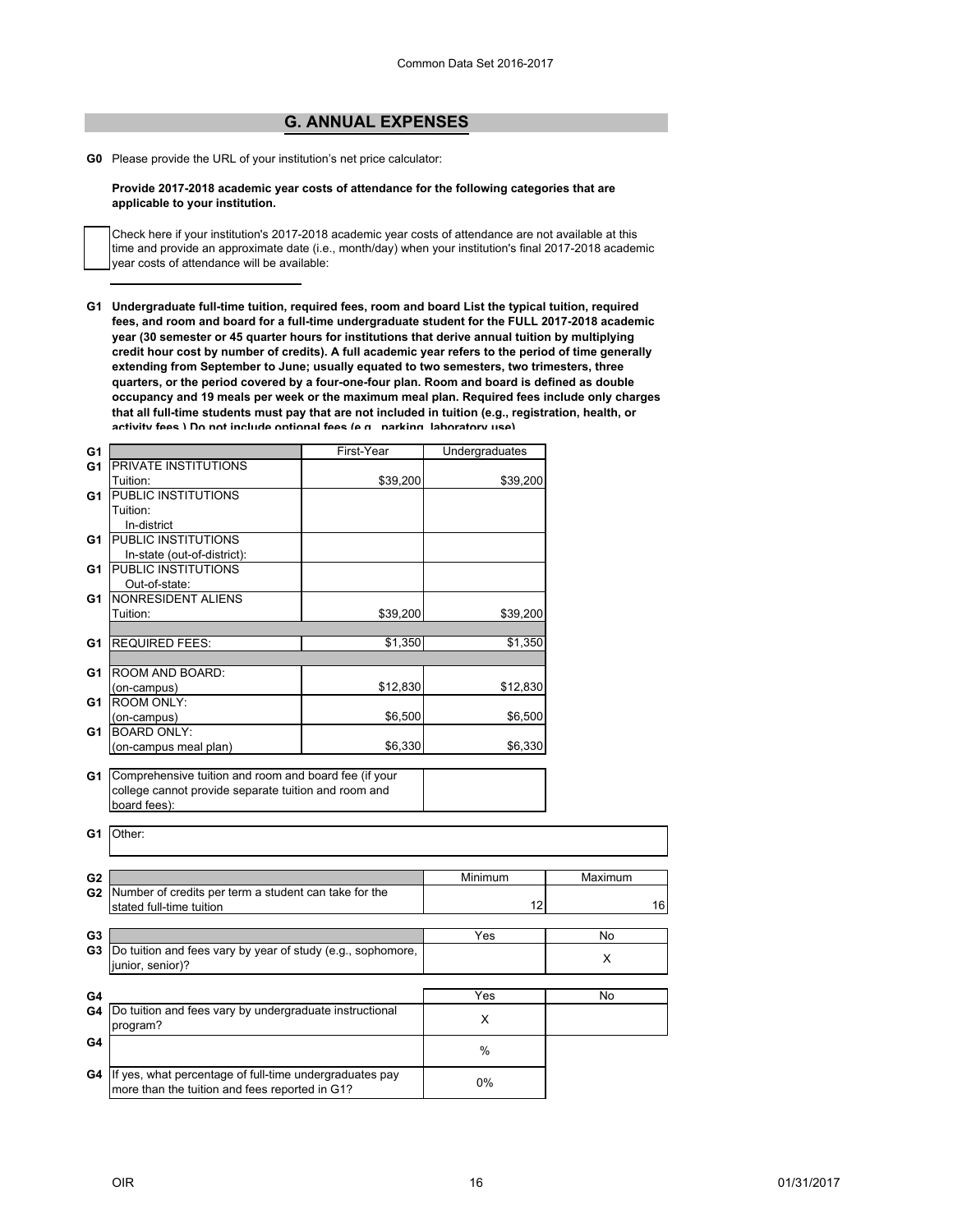**G5** Provide the estimated expenses for a typical full-time undergraduate student:

| G5 |                                 | Residents | Commuters<br>(living at home) | Commuters<br>(not living at home) |
|----|---------------------------------|-----------|-------------------------------|-----------------------------------|
| G5 | Books and supplies              | \$1,300   | \$1,300                       | \$1,300                           |
| G5 | Room only                       |           |                               |                                   |
| G5 | Board only                      |           | \$2,100                       |                                   |
| G5 | Room and board total (if your   |           |                               |                                   |
|    | college cannot provide separate |           |                               |                                   |
|    | room and board figures for      |           |                               |                                   |
|    | commuters not living at home):  |           |                               | \$7,500                           |
| G5 | Transportation                  | \$600     | \$1,300                       | \$1,300                           |
| G5 | Other expenses                  | \$800     | \$500                         | \$1,000                           |

**G6** Undergraduate per-credit-hour charges (tuition only)

|    | <b>G6 IPRIVATE INSTITUTIONS:</b> |            |
|----|----------------------------------|------------|
|    |                                  | \$1,275.00 |
| G6 | PUBLIC INSTITUTIONS              |            |
|    | In-district:                     |            |
| G6 | <b>PUBLIC INSTITUTIONS</b>       |            |
|    | In-state (out-of-district):      |            |
| G6 | PUBLIC INSTITUTIONS              |            |
|    | Out-of-state:                    |            |
| G6 | <b>NONRESIDENT ALIENS:</b>       |            |
|    |                                  | \$1,275.00 |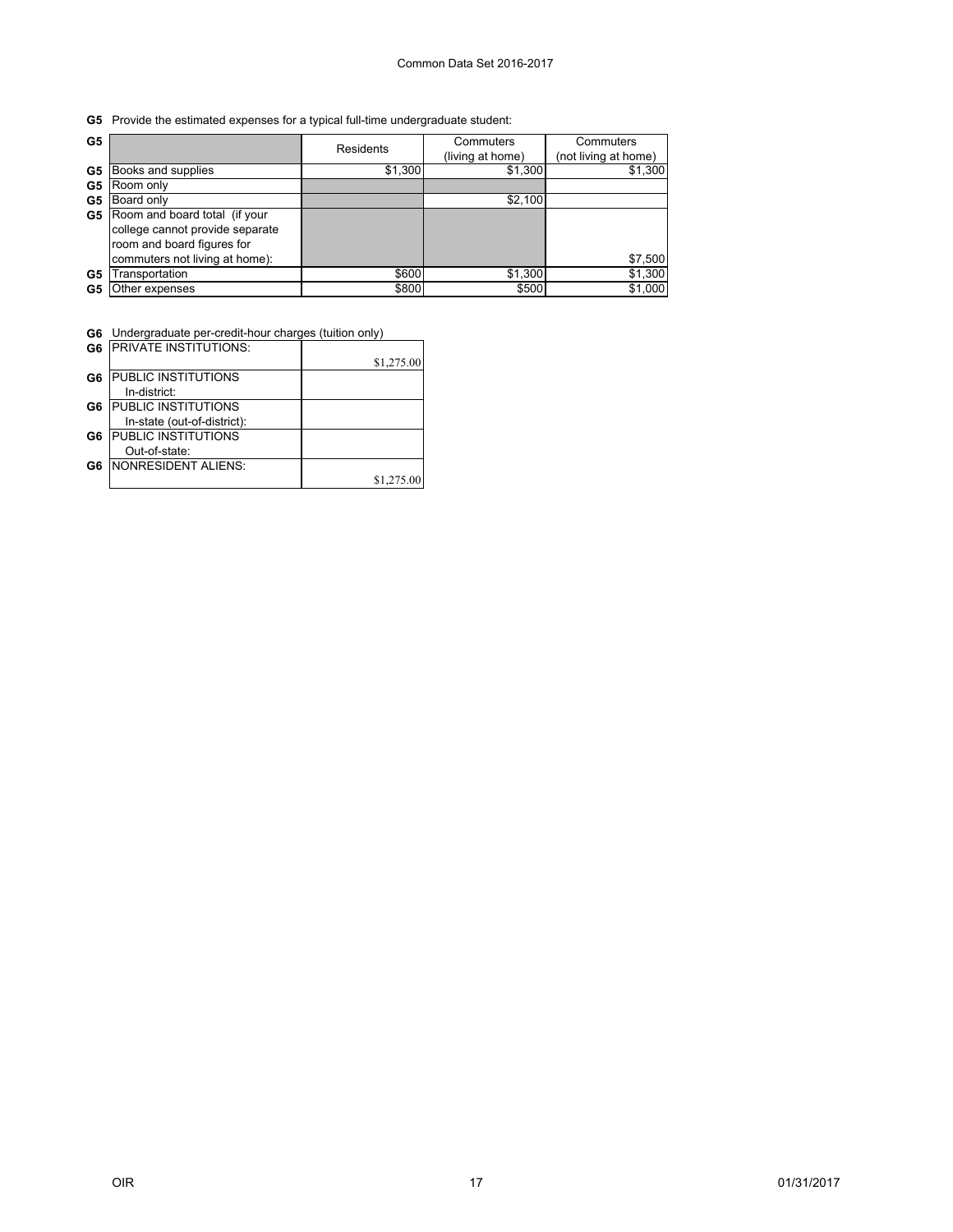# **[H. FINANCIAL AID](#page--1-0)**

## <span id="page-18-0"></span>**Aid Awarded to Enrolled Undergraduates**

Enter total dollar amounts awarded to enrolled full-time and less than full-time degree-seeking undergraduates (using the same cohort reported in CDS Question B1, "total degree-seeking" undergraduates) in the following categories. (Note: If the data being reported are final figures for the 2015- 2016 academic year (see the next item below), use the 2015-2016 academic year's CDS Question B1 cohort.) Include aid awarded to international students (i.e., those not qualifying for federal aid). Aid that is non-need-based but that was used to meet need should be reported in the need-based aid columns. (For a suggested order of precedence in assigning categories of aid to cover need, see the entry for "non-needbased scholarship or grant aid" on the last page of the definitions section.)

| H <sub>1</sub> |                                                                                                 | 2016-2017<br>estimated | 2015-2016<br>final |
|----------------|-------------------------------------------------------------------------------------------------|------------------------|--------------------|
| H <sub>1</sub> | Indicate the academic year for which data are reported for items H1.<br>IH2. H2A, and H6 below: |                        |                    |

| H3 Which needs-analysis methodology does your institution use in awarding institutional aid? |  |  |
|----------------------------------------------------------------------------------------------|--|--|
|----------------------------------------------------------------------------------------------|--|--|

| H <sub>3</sub> | [Federal methodology (FM) |  |
|----------------|---------------------------|--|
|                |                           |  |

- **H3** Institutional methodology (IM)
- **H3** Both FM and IM

| H1             |                                                                                                                                                                                   | Need-based \$<br>(Include non-need-<br>based aid used to<br>meet need.) | Non-need-<br>based \$<br>(Exclude non-need-<br>based aid used to<br>meet need.) |
|----------------|-----------------------------------------------------------------------------------------------------------------------------------------------------------------------------------|-------------------------------------------------------------------------|---------------------------------------------------------------------------------|
| H1             | <b>Scholarships/Grants</b>                                                                                                                                                        |                                                                         |                                                                                 |
| H1             | Federal                                                                                                                                                                           | \$2,048,088                                                             | \$344,518                                                                       |
| H1             | State (i.e., all states, not only the state in which your institution is<br>located)                                                                                              | \$1,154,281                                                             | \$58,639                                                                        |
| H <sub>1</sub> | Institutional: Endowed scholarships, annual gifts and tuition funded<br>grants, awarded by the college, excluding athletic aid and tuition<br>waivers (which are reported below). | \$19,688,967                                                            | \$8,456,618                                                                     |
| H1             | Scholarships/grants from external sources (e.g., Kiwanis, National<br>Merit) not awarded by the college                                                                           | \$640,267                                                               | \$841,226                                                                       |
| H1             | <b>Total Scholarships/Grants</b>                                                                                                                                                  | \$23,531,603                                                            | \$9,701,001                                                                     |
| H1             | Self-Help                                                                                                                                                                         |                                                                         |                                                                                 |
| H1             | Student loans from all sources (excluding parent loans)                                                                                                                           | \$7,373,158                                                             | \$4,548,841                                                                     |
| H <sub>1</sub> | Federal Work-Study                                                                                                                                                                | \$210,000                                                               |                                                                                 |
| H1             | State and other (e.g., institutional) work-study/employment (Note:                                                                                                                |                                                                         |                                                                                 |
|                | Excludes Federal Work-Study captured above.)                                                                                                                                      | \$765,146                                                               | \$160,860                                                                       |
| H <sub>1</sub> | <b>Total Self-Help</b>                                                                                                                                                            | \$8,348,304                                                             | \$4,709,701                                                                     |
| H <sub>1</sub> | <b>Other</b>                                                                                                                                                                      |                                                                         |                                                                                 |
| H <sub>1</sub> | Parent Loans                                                                                                                                                                      | \$3,151,682                                                             | \$3,731,502                                                                     |
| H1             | <b>Tuition Waivers</b>                                                                                                                                                            |                                                                         |                                                                                 |
|                | Reporting is optional. Report tuition waivers in this row if you choose to                                                                                                        |                                                                         |                                                                                 |
|                | report them. Do not report tuition waivers elsewhere.                                                                                                                             | \$233,785                                                               | \$378,595                                                                       |
| H1             | <b>Athletic Awards</b>                                                                                                                                                            | \$1,380,313                                                             | \$2,175,787                                                                     |

**H2 Number of Enrolled Students Awarded Aid:** List the number of degree-seeking full-time and less-thanfull-time undergraduates who applied for and were awarded financial aid from any source. **Aid that is non**need-based but that was used to meet need should be counted as need-based aid. Numbers should reflect the cohort awarded the dollars reported in H1. Note: In the chart below, students may be counted in more than one row, and full-time freshmen should also be counted as full-time undergraduates.

| H <sub>2</sub> |                                                                                                         | <b>First-time</b><br><b>Full-time</b><br>Freshmen | <b>Full-time</b><br>Undergraduate<br>(Incl. Fresh.) | <b>Less Than</b><br><b>Full-time</b><br>Undergraduate |
|----------------|---------------------------------------------------------------------------------------------------------|---------------------------------------------------|-----------------------------------------------------|-------------------------------------------------------|
| H <sub>2</sub> | Number of degree-seeking undergraduate students<br>a)<br>(CDS Item B1 if reporting on Fall 2016 cohort) | 417                                               | 1629                                                | 100                                                   |
| H <sub>2</sub> | Number of students in line a who applied for need-based<br>Ib<br>financial aid                          | 372                                               | 1311                                                | 43                                                    |
| H <sub>2</sub> | Number of students in line <b>b</b> who were determined to<br>IC.<br>have financial need                | 324                                               | 1154                                                | 35                                                    |
| H <sub>2</sub> | Number of students in line c who were awarded any<br>financial aid                                      | 323                                               | 1152                                                | 33                                                    |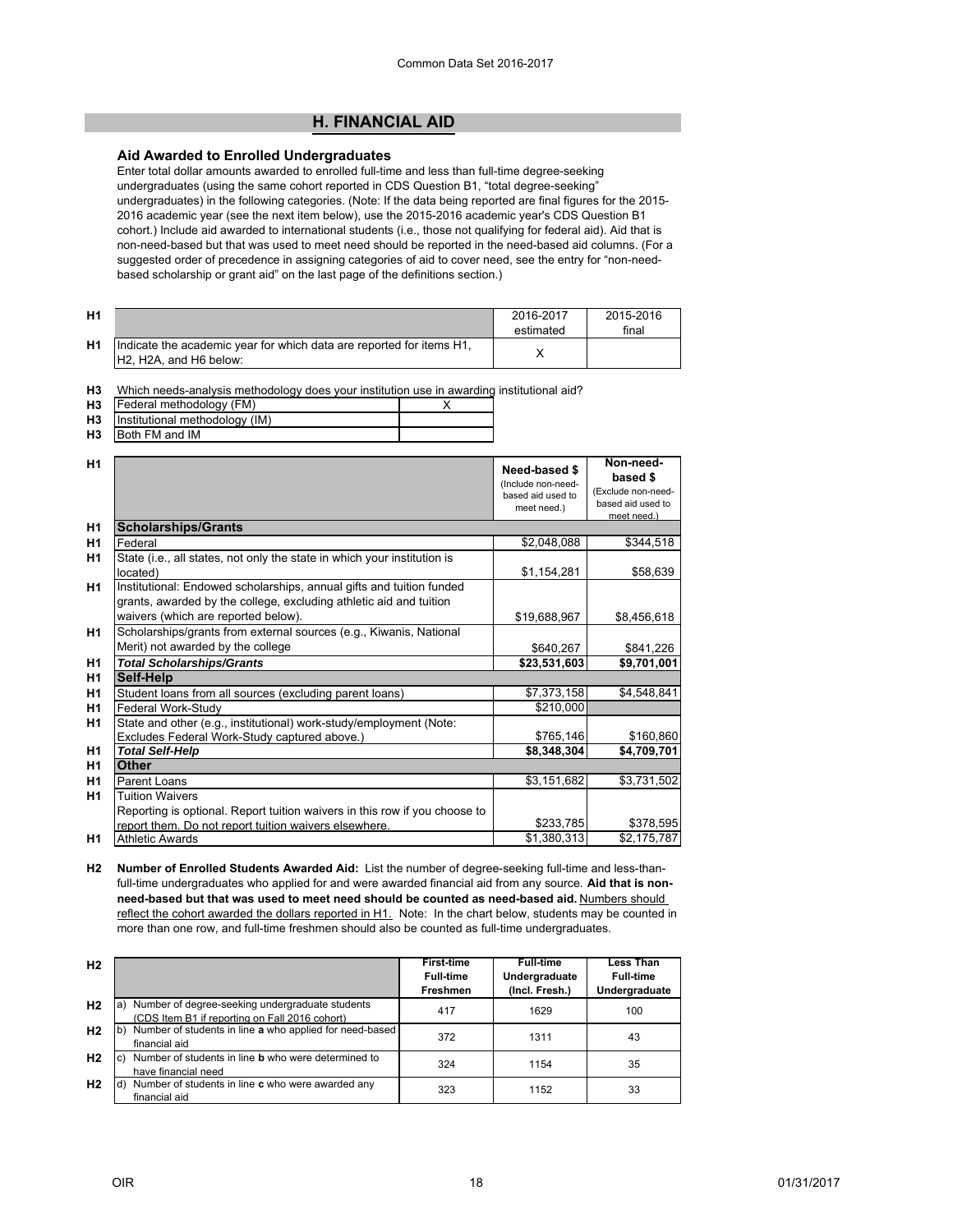| H2             |     | e) Number of students in line <b>d</b> who were awarded any | 323           | 1145        | 23             |
|----------------|-----|-------------------------------------------------------------|---------------|-------------|----------------|
|                |     | need-based scholarship or grant aid                         |               |             |                |
| H2             |     | Number of students in line <b>d</b> who were awarded any    | 236           | 889         | 23             |
|                |     | need-based self-help aid                                    |               |             |                |
| H <sub>2</sub> |     | Number of students in line d who were awarded any non-      | 76            | 214         | 1              |
|                |     | need-based scholarship or grant aid                         |               |             |                |
| H <sub>2</sub> |     | Number of students in line d whose need was fully met       |               |             |                |
|                |     | (exclude PLUS loans, unsubsidized loans, and private        | 85            | 273         | $\overline{7}$ |
|                |     | alternative loans)                                          |               |             |                |
| H <sub>2</sub> |     | On average, the percentage of need that was met of          |               |             |                |
|                |     | students who were awarded any need-based aid.               |               |             |                |
|                |     | Exclude any aid that was awarded in excess of need as       | 74.8%         | 71.1%       | 34.0%          |
|                |     | well as any resources that were awarded to replace EFC      |               |             |                |
|                |     | (PLUS loans, unsubsidized loans, and private alternative    |               |             |                |
|                |     | $\sim$                                                      |               |             |                |
| H2             |     | The average financial aid package of those in line d.       |               |             |                |
|                |     | Exclude any resources that were awarded to replace          | 28,795<br>\$. | \$26,219    | 3,576<br>\$    |
|                |     | EFC (PLUS loans, unsubsidized loans, and private            |               |             |                |
|                |     | alternative loans)                                          |               |             |                |
| H <sub>2</sub> | lk) | Average need-based scholarship and grant award of           | 24,533<br>\$  | \$21,936    | 3,254<br>\$    |
|                |     | those in line e                                             |               |             |                |
| H <sub>2</sub> |     | Average need-based self-help award (excluding PLUS          |               |             |                |
|                |     | loans, unsubsidized loans, and private alternative loans)   | \$5,777       | \$5,722     | \$2,460        |
|                |     | of those in line f                                          |               |             |                |
| H <sub>2</sub> |     | m) Average need-based loan (excluding PLUS loans.           |               |             |                |
|                |     | unsubsidized loans, and private alternative loans) of       | 4,248<br>\$.  | \$<br>4,636 | 2,460<br>S.    |
|                |     | those in line f who were awarded a need-based loan          |               |             |                |

**H2A Number of Enrolled Students Awarded Non-need-based Scholarships and Grants**: List the number of degree-seeking full-time and less-than-full-time undergraduates who had no financial need and who were awarded institutional non-need-based scholarship or grant aid. Numbers should reflect the cohort awarded the dollars reported in H1. Note: In the chart below, students may be counted in more than one row, and full-time freshmen should also be counted as full-time undergraduates.

| H2A               |                                                                                                                                                                                                                          | <b>First-time</b><br><b>Full-time</b> | <b>Full-time</b><br>Undergrad | <b>Less Than</b><br><b>Full-time</b> |
|-------------------|--------------------------------------------------------------------------------------------------------------------------------------------------------------------------------------------------------------------------|---------------------------------------|-------------------------------|--------------------------------------|
|                   |                                                                                                                                                                                                                          | <b>Freshmen</b>                       | (Incl. Fresh.)                | <b>Undergrad</b>                     |
|                   | H2A In) Number of students in line a who had no financial need<br>and who were awarded institutional non-need-based<br>scholarship or grant aid (exclude those who were<br>awarded athletic awards and tuition benefits) | 86                                    | 410                           | 0                                    |
| $H2A$ (c)         | Average dollar amount of institutional non-need-based<br>scholarship and grant aid awarded to students in line n                                                                                                         | 19.615<br>\$                          | \$17.586                      | \$0                                  |
| $H2A$ $ p\rangle$ | Number of students in line a who were awarded an<br>institutional non-need-based athletic scholarship or grant                                                                                                           | 42                                    | 135                           | 0                                    |
| $H2A$ $q$ )       | Average dollar amount of institutional non-need-based<br>athletic scholarships and grants awarded to students in<br>line <b>p</b>                                                                                        | 17,578<br>S.                          | 16,116<br>S                   | \$0                                  |

**H3** Incorporated into H1 above.

Include: \* 2016 undergraduate class: all students who started at your institution as first- time students and received a bachelor's degree between July 1, 2015 and June 30, 2016. \* only loans made to students who borrowed while enrolled at your institution. \* co-signed loans. Exclude: \* students who transferred in. \* money borrowed at other institutions. \* parent loans \* students who did not graduate or who graduated with another degree or certificate (but no bachelor's degree) **H4** Provide the number of students in the 2016 undergraduate class who started at your **Note:** These are the graduates and loan types to include and exclude in order to fill out CDS H4 and H5.

| linstitution as first-time students and received a bachelor's degree between July 1, 2015<br>and June 30, 2016. Exclude students who transferred into your institution |     |
|------------------------------------------------------------------------------------------------------------------------------------------------------------------------|-----|
|                                                                                                                                                                        | 260 |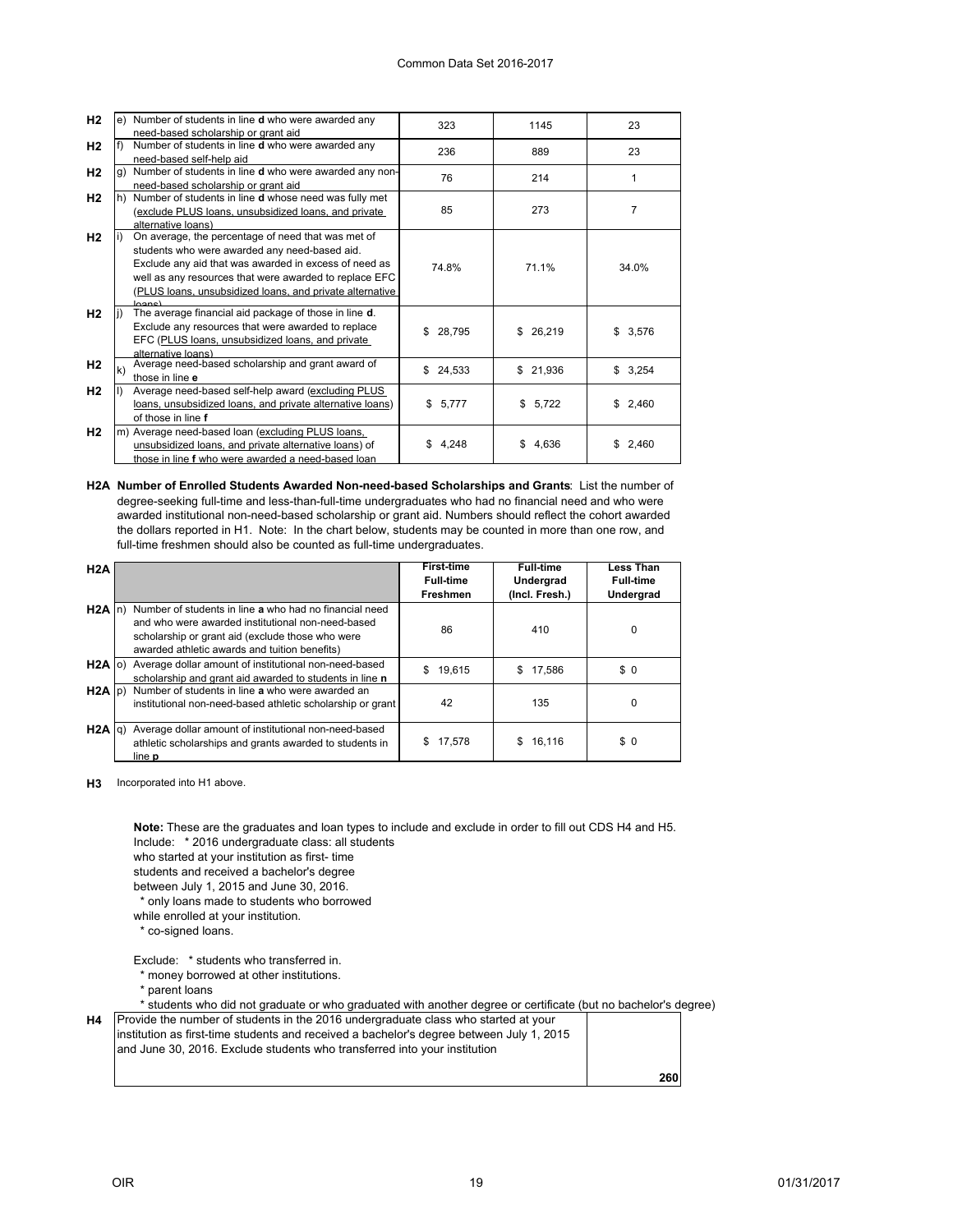Number and percent of students in class (defined in H4 above) borrowing from federal, non-federal, and any loan sources, and the average (or mean) amount borrowed. NOTE: The "Average per-undergraduate-borrower cumulative principal borrowed," is designed to<br>provide better information about student borrowing from federal and nonfederal (institutional, percentages, and averages for each row should be based only on the loan source specified for the particular row. For example, the federal loans average (row b) should only be the cumulative average of federal loans and the private loans average (row e) should only be the cumulative average of private loans.

| Source/Type of Loan                                                                                                                                                                                                                                       | Number in the<br>class (defined in<br>H <sub>4</sub> above) who<br>borrowed from<br>the types of loans<br>specified in the<br>first column | Percent of the<br>class (defined<br>above) who<br>borrowed from<br>the types of<br>loans specified in<br>the first column<br>(nearest 1%) | Average per-<br>undergraduate-<br>borrower<br>cumulative<br>principal<br>borrowed from<br>the types of loans<br>specified in the<br>first column<br>(nearest \$1) |
|-----------------------------------------------------------------------------------------------------------------------------------------------------------------------------------------------------------------------------------------------------------|--------------------------------------------------------------------------------------------------------------------------------------------|-------------------------------------------------------------------------------------------------------------------------------------------|-------------------------------------------------------------------------------------------------------------------------------------------------------------------|
| a) Any Ioan program: Federal Perkins, Federal Stafford<br>Subsidized and Unsubsidized, institutional, state, private<br>loans that your institution is aware of, etc. Include both<br>Federal Direct Student Loans and Federal Family<br>Education Loans. | 200                                                                                                                                        | 77.00%                                                                                                                                    | \$33,894                                                                                                                                                          |
| b) Federal loan programs: Federal Perkins, Federal<br>Stafford Subsidized and Unsubsidized, Include both<br>Federal Direct Student Loans and Federal Family<br>Education Loans.                                                                           | 198                                                                                                                                        | 76.00%                                                                                                                                    | \$23,289                                                                                                                                                          |
| c) Institutional loan programs.                                                                                                                                                                                                                           | 0                                                                                                                                          | $0.00\%$                                                                                                                                  | \$0                                                                                                                                                               |
| d) State loan programs.                                                                                                                                                                                                                                   | $\Omega$                                                                                                                                   | $0.00\%$                                                                                                                                  | \$0                                                                                                                                                               |
| e) Private student loans made by a bank or<br>lender.                                                                                                                                                                                                     | 50                                                                                                                                         | 19.00%                                                                                                                                    | \$43,354                                                                                                                                                          |

**Aid to Undergraduate Degree-seeking Nonresident Aliens** (Note: Report numbers and dollar amounts for the same academic year checked in item H1.)

**H6** Indicate your institution's policy regarding institutional scholarship and grant aid for undergraduate degreeseeking nonresident aliens:

| H <sub>6</sub> | Institutional need-based scholarship or grant aid is available                                                                                                                                                                  |   |           |
|----------------|---------------------------------------------------------------------------------------------------------------------------------------------------------------------------------------------------------------------------------|---|-----------|
| H <sub>6</sub> | Institutional non-need-based scholarship or grant aid is available                                                                                                                                                              | x |           |
| H6             | Institutional scholarship or grant aid is not available                                                                                                                                                                         |   |           |
| H6             | If institutional financial aid is available for undergraduate degree-seeking nonresident<br>aliens, provide the number of undergraduate degree-seeking nonresident aliens who<br>were awarded need-based or non-need-based aid: |   | 14        |
| H6             | Average dollar amount of institutional financial aid awarded to undergraduate degree-<br>seeking nonresident aliens:                                                                                                            |   | \$38,027  |
| H6             | Total dollar amount of institutional financial aid awarded to undergraduate degree-<br>seeking nonresident aliens:                                                                                                              |   | \$532.378 |

**H7** Check off all financial aid forms nonresident alien first-year financial aid applicants must submit:

| <b>H7</b> | Institution's own financial aid form              |  |
|-----------|---------------------------------------------------|--|
| <b>H7</b> | <b>CSS/Financial Aid PROFILE</b>                  |  |
| <b>H7</b> | International Student's Financial Aid Application |  |
| <b>H7</b> | International Student's Certification of Finances |  |
| H7        | Other (specify):                                  |  |
|           |                                                   |  |

**H5**

**H5**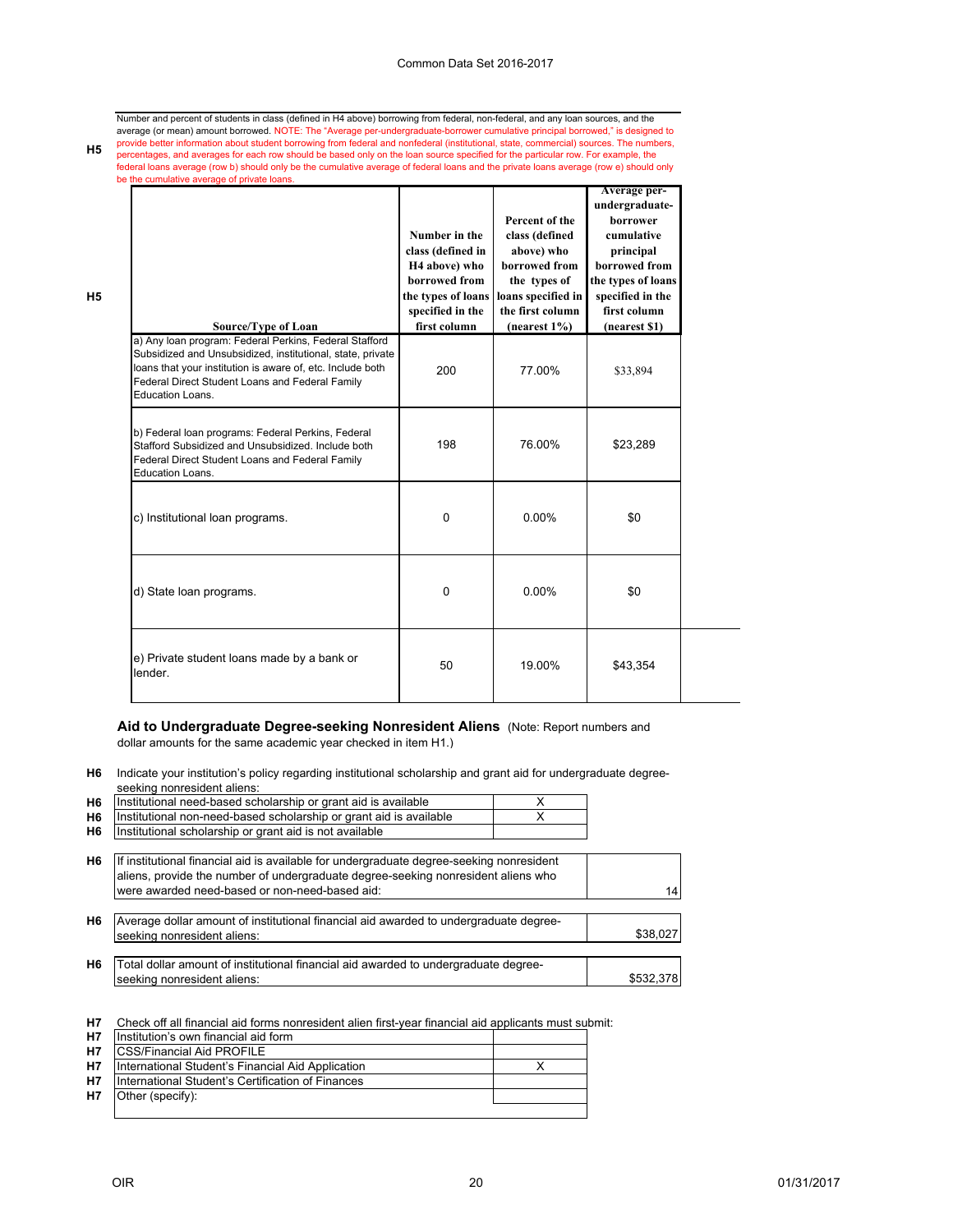## **Process for First-Year/Freshman Students**

**H8** Check off all financial aid forms domestic first-year (freshman) financial aid applicants must submit:

| H <sub>8</sub> | <b>FAFSA</b>                         |  |
|----------------|--------------------------------------|--|
| H <sub>8</sub> | Institution's own financial aid form |  |
| H <sub>8</sub> | <b>ICSS/Financial Aid PROFILE</b>    |  |
| H <sub>8</sub> | State aid form                       |  |
| H <sub>8</sub> | Noncustodial PROFILE                 |  |
| H <sub>8</sub> | Business/Farm Supplement             |  |
| H8             | Other (specify):                     |  |
|                |                                      |  |

#### **H9** Indicate filing dates for first-year (freshman) students:

| <b>H9</b> | Priority date for filing required financial aid forms:             | 12/1 |
|-----------|--------------------------------------------------------------------|------|
| H9        | Deadline for filing required financial aid forms:                  | 3/1  |
| H9        | No deadline for filing required forms (applications processed on a |      |
|           | rolling basis):                                                    |      |

#### **H10** Indicate notification dates for first-year (freshman) students (answer a or b):

|                 | <b>H10</b> a) Students notified on or about (date):      |      |    |
|-----------------|----------------------------------------------------------|------|----|
| H <sub>10</sub> |                                                          | Yes  | No |
|                 | H <sub>10</sub> b) Students notified on a rolling basis: |      |    |
| H <sub>10</sub> | If yes, starting date:                                   | 1/15 |    |

#### **H11** Indicate reply dates:

| <b>H11</b> Students must reply by (date):      |  |
|------------------------------------------------|--|
| <b>H11</b> or within<br>weeks of notification. |  |

# **Types of Aid Available**

Please check off all types of aid available to undergraduates at your institution:

**H12** Loans

**H12** FEDERAL DIRECT STUDENT LOAN PROGRAM (DIRECT LOAN)

| <b>H12</b> Direct Subsidized Stafford Loans   |  |
|-----------------------------------------------|--|
| <b>H12</b> Direct Unsubsidized Stafford Loans |  |
| <b>H12</b> Direct PLUS Loans                  |  |
|                                               |  |
| <b>H12</b> Federal Perkins Loans              |  |
| <b>H12</b> Federal Nursing Loans              |  |
| $\sim$                                        |  |

| <b>H12</b> State Loans                                       |  |
|--------------------------------------------------------------|--|
| <b>H12</b> College/university loans from institutional funds |  |
| $H12$ Other (specify):                                       |  |
|                                                              |  |

#### **H13** Scholarships and Grants

|                 | H13 NEED-BASED:                                                      |   |
|-----------------|----------------------------------------------------------------------|---|
|                 | <b>H13</b> Federal Pell                                              |   |
| H13             | <b>SEOG</b>                                                          |   |
| H <sub>13</sub> | State scholarships/grants                                            | х |
|                 | <b>H13</b> Private scholarships                                      | х |
| H13             | College/university scholarship or grant aid from institutional funds | х |
| H13             | United Negro College Fund                                            |   |
| H13             | <b>Federal Nursing Scholarship</b>                                   |   |
| H13             | Other (specify):                                                     |   |
|                 |                                                                      |   |

#### **H14** Check off criteria used in awarding institutional aid. Check all that apply.

| H <sub>14</sub> |                    | Non-Need Based | Need-Based |
|-----------------|--------------------|----------------|------------|
| H <sub>14</sub> | Academics          | х              |            |
| H <sub>14</sub> | Alumni affiliation | Χ              |            |
| H <sub>14</sub> | <b>IArt</b>        |                |            |
| H <sub>14</sub> | <b>Athletics</b>   | Х              |            |
| H <sub>14</sub> | Job skills         |                |            |
| H <sub>14</sub> | <b>IROTC</b>       | х              |            |
| H <sub>14</sub> | Leadership         | Х              |            |
| H <sub>14</sub> | Minority status    | Х              | x          |
| H <sub>14</sub> | Music/drama        |                |            |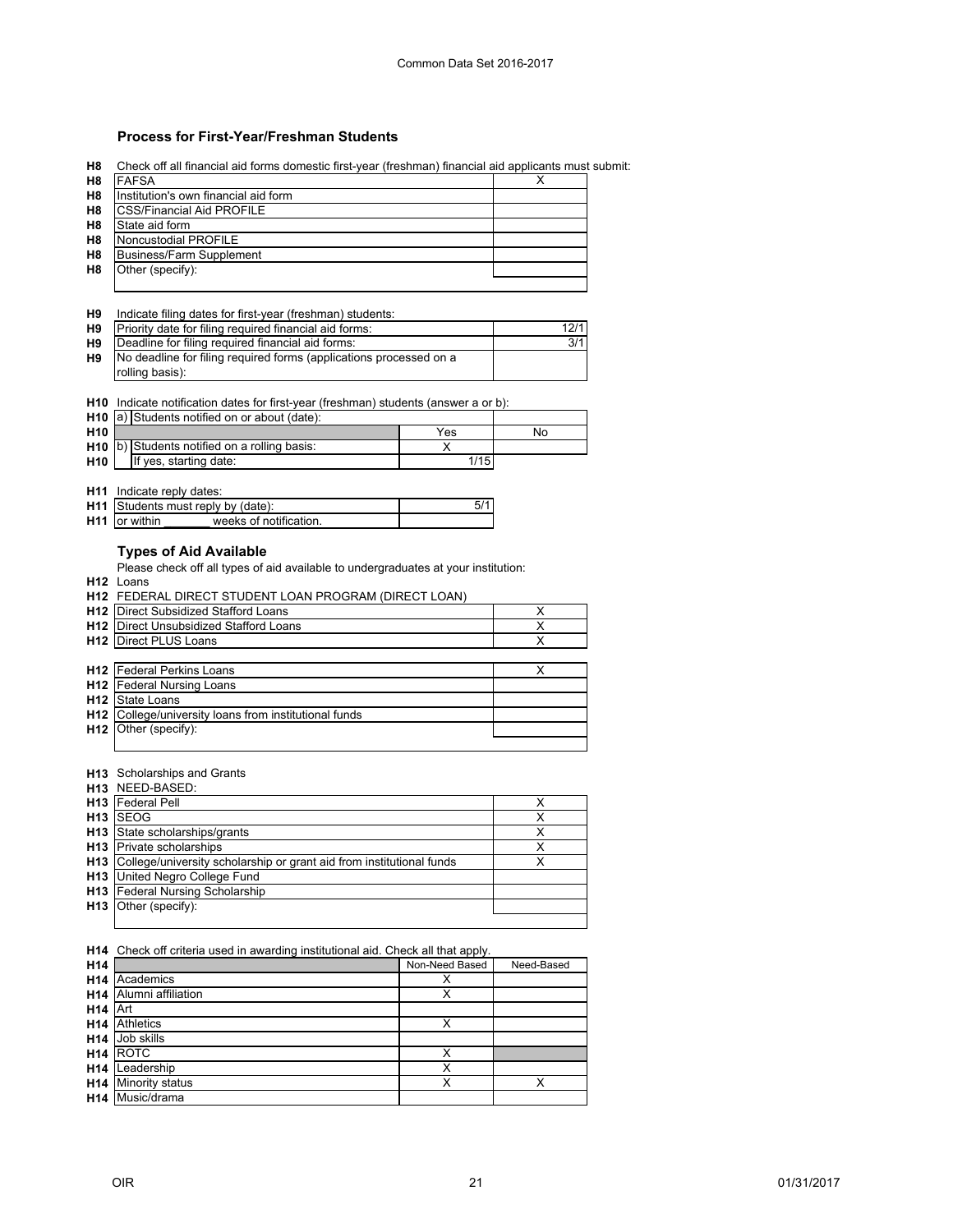| <b>H14</b> Religious affiliation    |  |
|-------------------------------------|--|
| <b>H14</b> State/district residency |  |

**H15** If your institution has recently implemented any major financial aid policy, program, or initiative to make your institution more affordable to incoming students such as replacing loans with grants, or waiving costs for families below a certain income level please provide details below: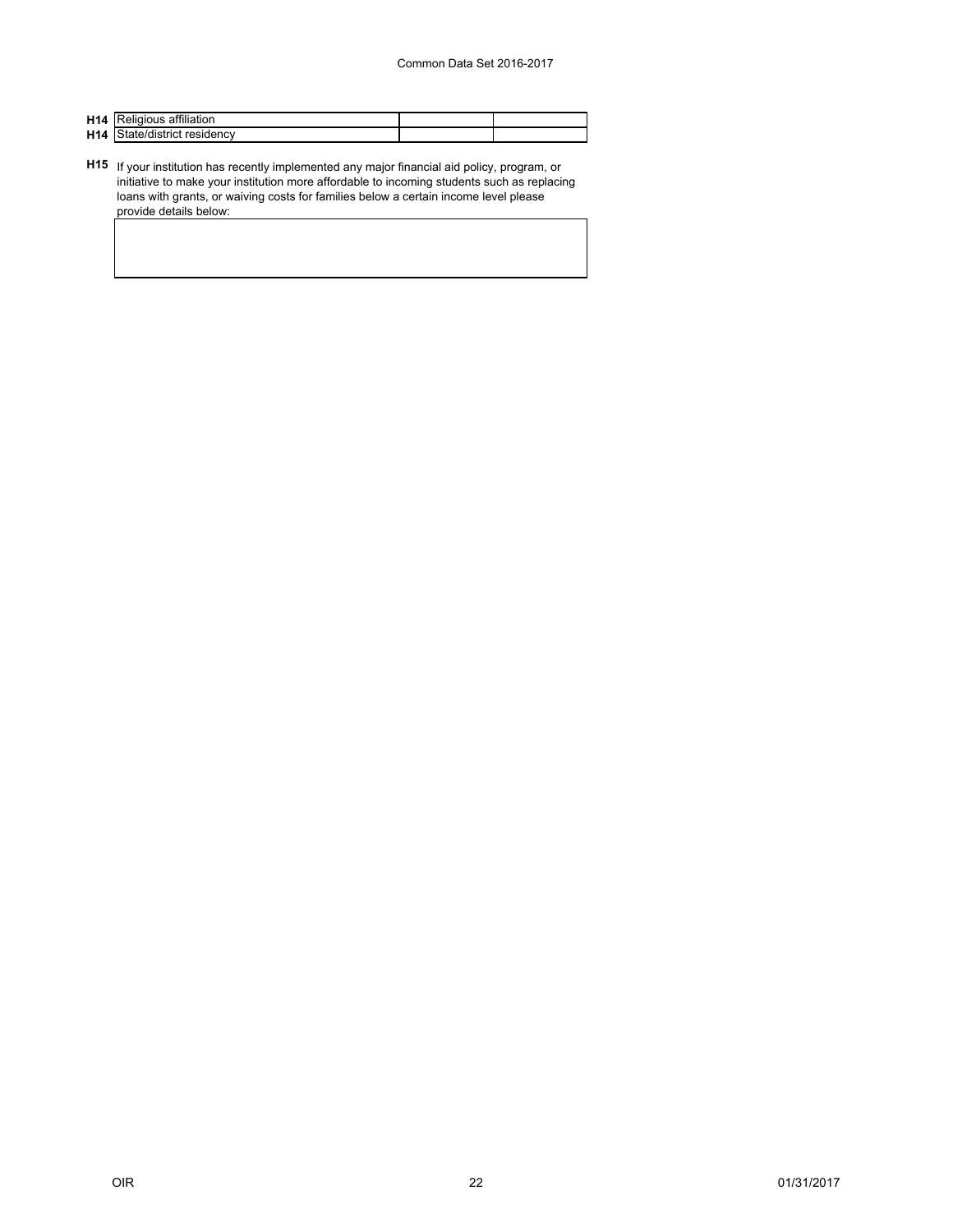# **[I. INSTRUCTIONAL FACULTY AND CLASS SIZE](#page--1-0)**

<span id="page-23-0"></span>**Please report the number of instructional faculty members in each category for Fall 2016. Include faculty who are on your institution's payroll on the census date your institution uses for** 

#### **I1 IPEDS/AAUP.**

The following definition of full-time instructional faculty is used by the American Association of University Professors (AAUP) in its annual Faculty Compensation Survey (the part time definitions are not used by AAUP). Instructional Faculty is defined as those members of the instructional-research staff whose major regular assignment is instruction, including those with released time for research. Use the chart below to determine inclusions and exclusions:

|                                                                                                                                                                                                                                          | Full-time | Part-time                                                                       |
|------------------------------------------------------------------------------------------------------------------------------------------------------------------------------------------------------------------------------------------|-----------|---------------------------------------------------------------------------------|
| (a) instructional faculty in preclinical and clinical medicine, faculty who are not paid (e.g.,<br>those who donate their services or are in the military), or research-only faculty, post-<br>doctoral fellows, or pre-doctoral fellows | Exclude   | Include only if<br>they teach one<br>or more non-<br>clinical credit<br>courses |
| (b) administrative officers with titles such as dean of students, librarian, registrar, coach,<br>and the like, even though they may devote part of their time to classroom instruction and<br>may have faculty status                   | Exclude   | Include if they<br>teach one or<br>more non-<br>clinical credit<br>courses      |
| (c) other administrators/staff who teach one or more non-clinical credit courses even<br>though they do not have faculty status                                                                                                          | Exclude   | Include                                                                         |
| (d) undergraduate or graduate students who assist in the instruction of courses, but have<br>titles such as teaching assistant, teaching fellow, and the like                                                                            | Exclude   | Exclude                                                                         |
| (e) faculty on sabbatical or leave with pay                                                                                                                                                                                              | Include   | Exclude                                                                         |
| (f) faculty on leave without pay                                                                                                                                                                                                         | Exclude   | Exclude                                                                         |
| (q) replacement faculty for faculty on sabbatical leave or leave with pay                                                                                                                                                                | Exclude   | Include                                                                         |

*Full-time instructional faculty:* faculty employed on a full-time basis for instruction (including those with released time for research)

*Part-time instructional faculty:* Adjuncts and other instructors being paid solely for part-time classroom instruction. Also includes full-time faculty teaching less than two semesters, three quarters, two trimesters, or two four-month sessions. Employees who are not considered full-time instructional faculty but who teach one or more non-clinical credit courses may be counted as part-time faculty.

*Minority faculty: includes faculty who designate themselves as Black, non-Hispanic; American Indian or Alaska Native; Asian, Native Hawaiian or other Pacific Islander, or Hispanic.* 

*Doctorate: includes such degrees as Doctor of Philosophy, Doctor of Education, Doctor of Juridical Science, and Doctor of Public Health in any field such as arts, sciences, education, engineering, business, and public administration. Also*  includes terminal degrees formerly designated as "first professional," including dentistry (DDS or DMD), medicine (MD), *optometry (OD), osteopathic medicine (DO), pharmacy (DPharm or BPharm), podiatric medicine (DPM), veterinary medicine (DVM), chiropractic (DC or DCM), or law (JD).*

*Terminal degree:* the highest degree in a field: example, M. Arch (architecture) and MFA (master of fine arts).

| $\mathsf{I}$ |    |                                                                    | Full-Time | Part-Time | Total          |
|--------------|----|--------------------------------------------------------------------|-----------|-----------|----------------|
| $\mathsf{I}$ | a) | Total number of instructional faculty                              | 125       | 81        | 206            |
| $\mathsf{I}$ | b) | Total number who are members of minority groups                    |           | 10        | 19             |
| $\mathsf{I}$ |    | Total number who are women                                         | 52        | 37        | 89             |
| $\mathbf{I}$ |    | Total number who are men                                           | 73        | 44        | 117            |
| $\mathbf{I}$ | e) | Total number who are nonresident aliens (international)            |           |           | 3              |
|              |    | Total number with doctorate, or other terminal degree              |           |           |                |
| $\mathbf{I}$ |    |                                                                    | 112       | 20        | 132            |
|              | g) | Total number whose highest degree is a master's but not a terminal |           |           |                |
| -11          |    | master's                                                           | 13        | 47        | 60             |
| $\mathsf{I}$ |    | Total number whose highest degree is a bachelor's                  |           | 8         | 8              |
|              |    | Total number whose highest degree is unknown or other (Note:       |           |           |                |
| $\mathbf{I}$ |    | Items f, g, h, and i must sum up to item a.)                       |           |           | $\overline{0}$ |
|              |    | Total number in stand-alone graduate/ professional programs in     |           |           |                |
| 11           |    | which faculty teach virtually only graduate-level students         |           | 15        | 26             |

#### **I2 Student to Faculty Ratio**

Report the Fall 2016 ratio of full-time equivalent students (full-time plus 1/3 part time) to full-time equivalent instructional faculty (full time plus 1/3 part time). In the ratio calculations, exclude both faculty and students in stand-alone graduate or professional programs such as medicine, law, veterinary, dentistry, social work, business, or public health in which faculty teach virtually only graduate-level students. Do not count undergraduate or graduate student teaching assistants as faculty.

| 12 | <b>Fall 2016 Student to Faculty ratio</b> | $2$ to | (based<br>on | 1662 students |
|----|-------------------------------------------|--------|--------------|---------------|
|    |                                           |        | and          | 136 faculty). |

#### **I3 Undergraduate Class Size**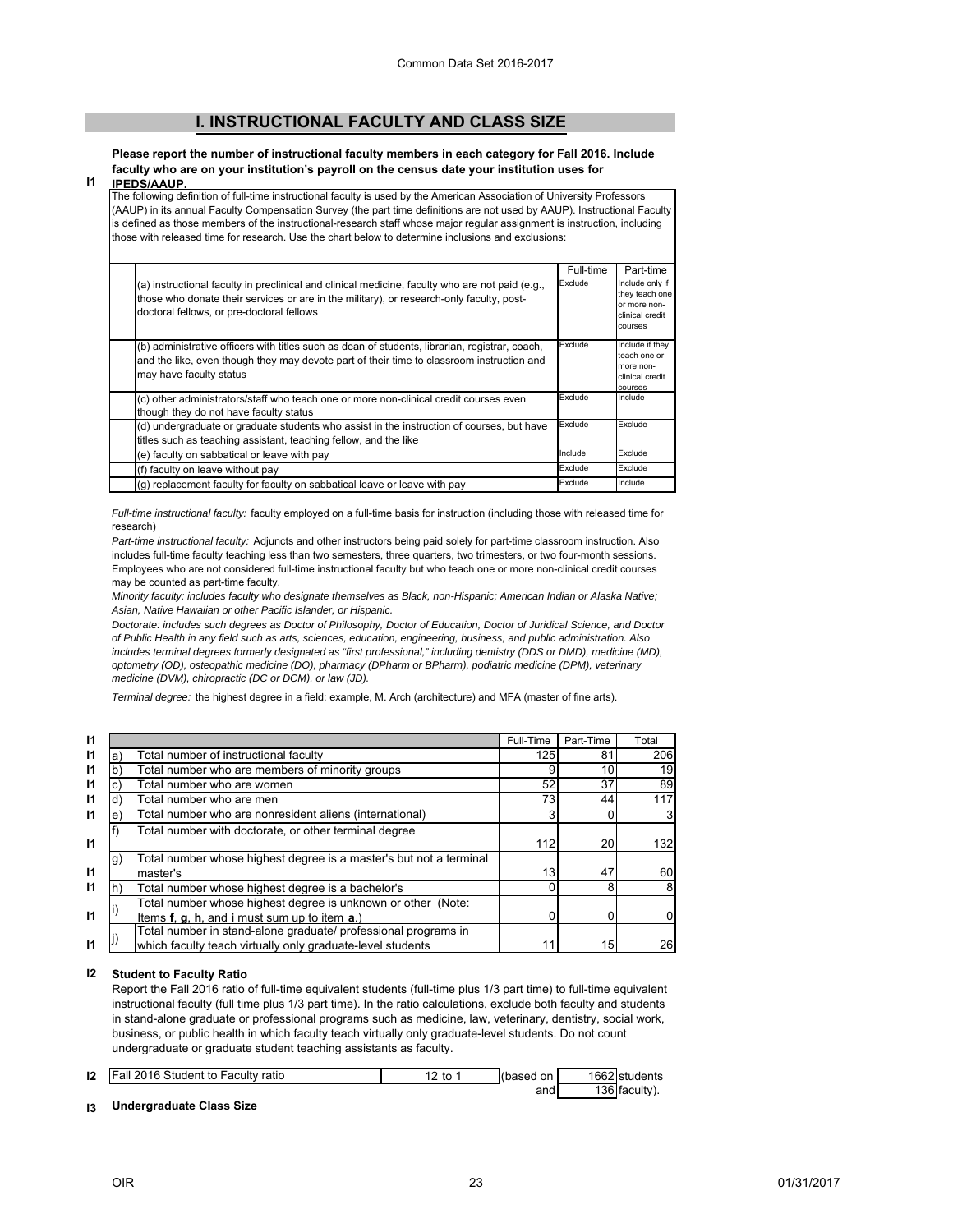In the table below, please use the following definitions to report information about the size of classes and class sections offered in the Fall 2016 term.

*Class Sections:* A class section is an organized course offered for credit, identified by discipline and number, meeting at a stated time or times in a classroom or similar setting, and not a subsection such as a laboratory or discussion session. Undergraduate class sections are defined as any sections in which at least one degree-seeking undergraduate student is enrolled for credit. Exclude distance learning classes and noncredit classes and individual instruction such as dissertation or thesis research, music instruction, or one-to-one readings. Exclude students in independent study, co-operative programs, internships, foreign language taped tutor sessions, practicums, and all students in one-on-one classes. Each class section should be counted only once and should not be duplicated because of course catalog cross-listings.

*Class Subsections:* A class subsection includes any subsection of a course, such as laboratory, recitation, and discussion subsections that are supplementary in nature and are scheduled to meet separately from the lecture portion of the course. Undergraduate subsections are defined as any subsections of courses in which degree-seeking undergraduate students enrolled for credit. As above, exclude noncredit classes and individual instruction such as dissertation or thesis research, music instruction, or one-to-one readings. Each class subsection should be counted only once and should not be duplicated because of cross-listings.

Using the above definitions, please report for each of the following class-size intervals the number of class sections and class subsections offered in Fall 2016. For example, a lecture class with 800 students who met at another time in 40 separate labs with 20 students should be counted once in the "100+" column in the class section column and 40 times under the "20-29" column of the class subsections table.

| 13 | Undergraduate Class Size (provide numbers) |         |         |       |           |       |       |        |       |
|----|--------------------------------------------|---------|---------|-------|-----------|-------|-------|--------|-------|
| 13 | <b>CLASS</b>                               | 2-9     | 10-19   | 20-29 | $30 - 39$ | 40-49 | 50-99 | $100+$ | Total |
| 13 | <b>SECTIONS</b>                            | 43      | 167     | 183   |           |       |       |        | 402   |
|    |                                            |         |         |       |           |       |       |        |       |
| 13 | <b>CLASS SUB-</b>                          | $2 - 9$ | $10-19$ | 20-29 | 30-39     | 40-49 | 50-99 | $100+$ | Total |
| 13 | <b>SECTIONS</b>                            | 30      | 33      |       |           |       |       |        | 63    |

#### **Number of Class Sections with Undergraduates Enrolled**

**I3**